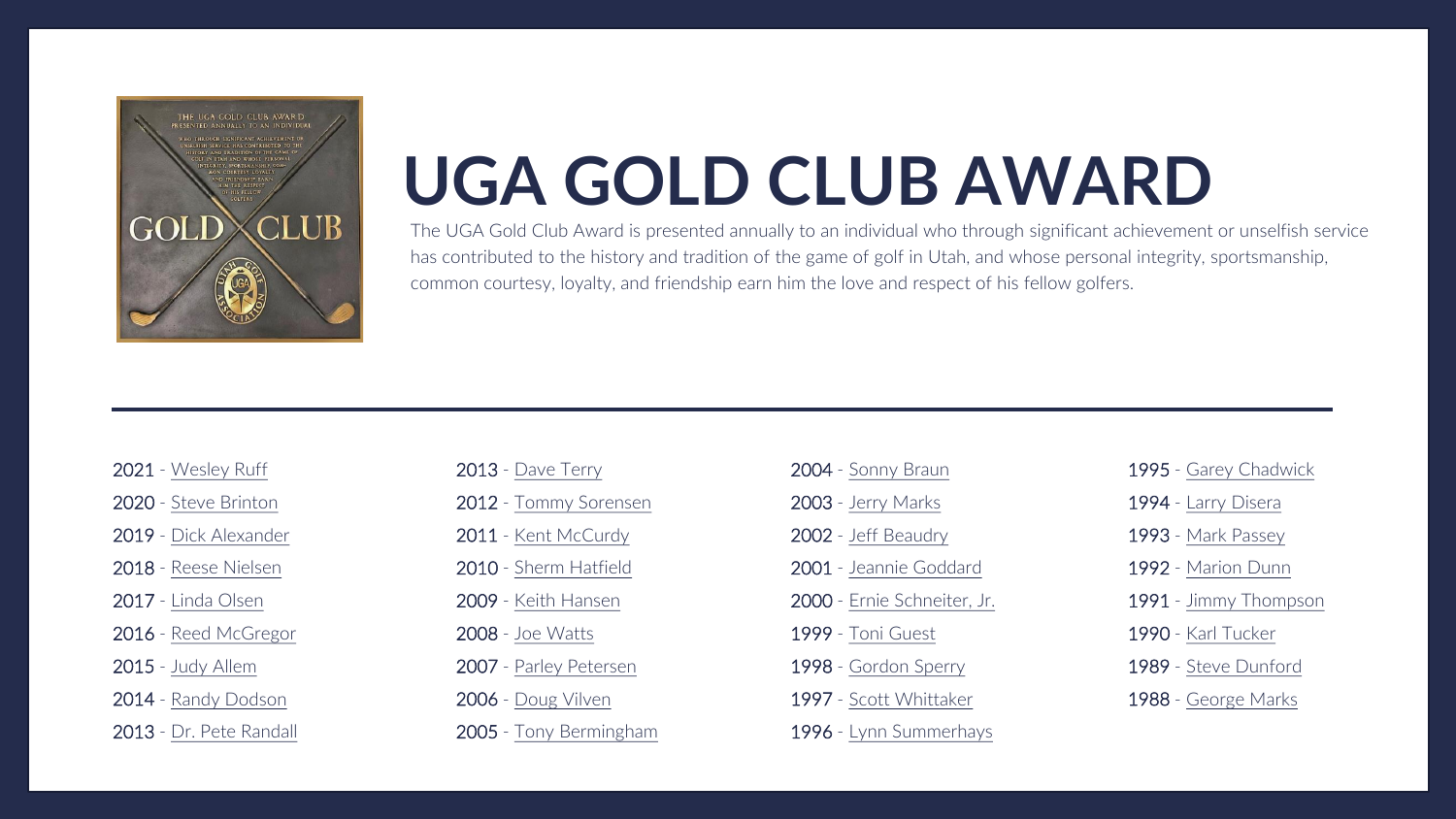<span id="page-1-0"></span>

# Wesley Ruff

The Utah Golf Association turned a \$600 investment into a lifetime of valuable returns.

That's one way to describe the career arc of sportscaster Wesley Ruff, tracing his contributions to golf in Utah. As the recipient of the 2021 Gold Club Award, Ruff again is being credited for his enthusiastic promotion of the game.

The UGA's recognition adds to his three Golf Citizen of the Year honors from the Utah Section PGA, which recently renamed the award for him and made him an honorary member of the PGA.

As a sportscaster for the ABC4 Utah television station in Salt Lake City for 36 years, Ruff has used his on-air platform to elevate golf coverage in the state. Beyond that, he volunteers his time and effort in UGA media productions and in UGA and Utah Section PGA celebrations.

It all stems from the UGA scholarship Ruff received as a 1976 graduate of Springville High School, initially enabling him to attend Southern Utah University. Let's just say he has repaid that \$600 grant many times over.

"I decided then that if I could help out the UGA or the game of golf in any way, I would do my best to do that, and help pay them back for the help they gave me," Ruff said. "I've tried to remember that it was because of the UGA that I was able to go to college and get into this business in the first place."

In nominating him for the Gold Club Award, 2010 award winner Sherm Hatfield wrote, "After giving this much thought, I have settled on one name: Wesley Ruff. He has been extremely supportive of the UGA and of the PGA."

That statement applies to Ruff both personally and professionally. In any golf setting, his approach personifies the intent of the annual Gold Club Award. It is presented to "an individual who through significant achievement or unselfish service has contributed to the history and tradition of the game of golf in Utah, and whose personal integrity, sportsmanship, common courtesy, loyalty and friendship earn him the love and respect of fellow golfers."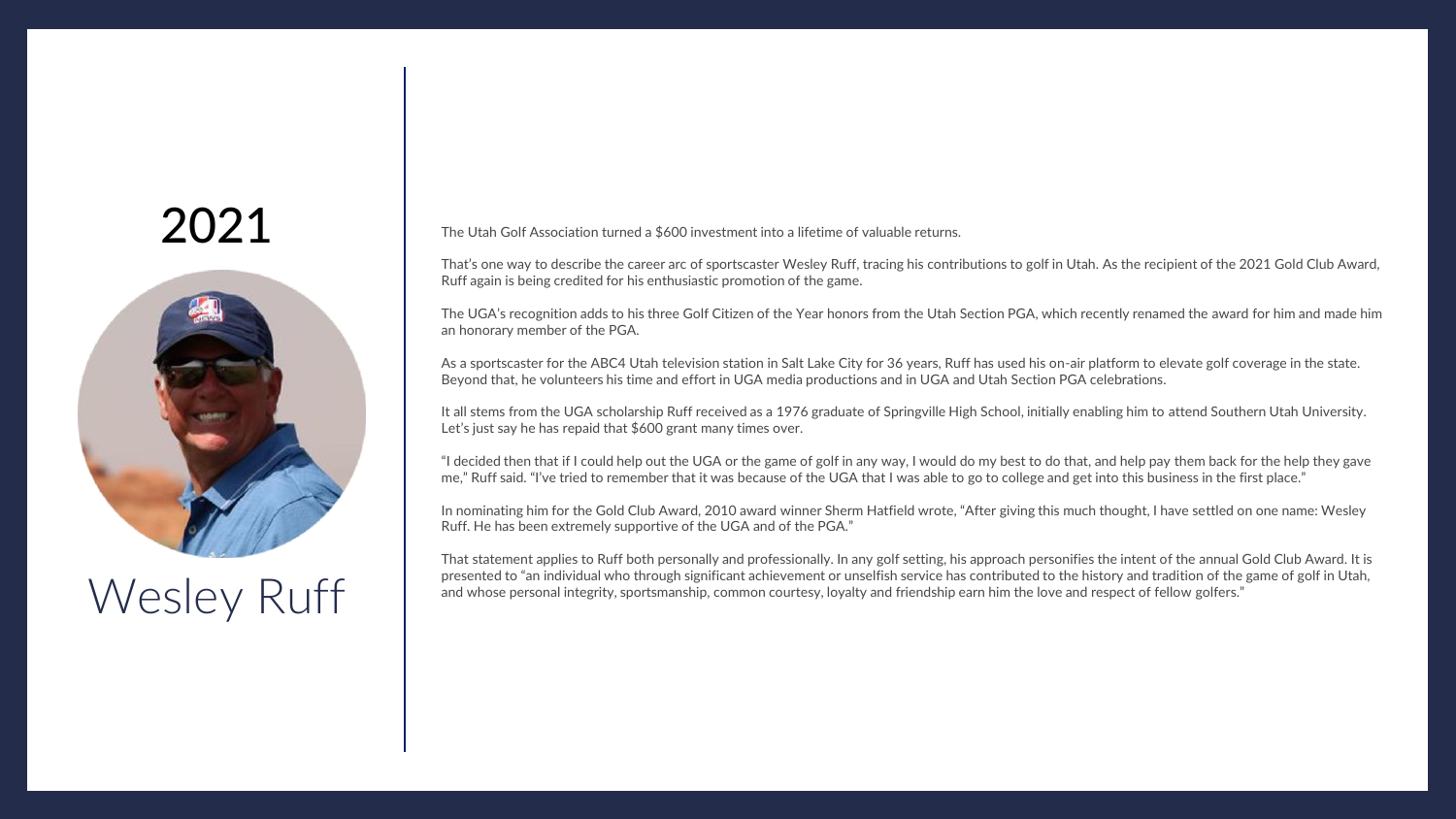<span id="page-2-0"></span>

#### Steve Brinton

Finding a thread among winners of the Utah Golf Association's Gold Club Award is fairly easy. That's especially true in 2020. Steve Brinton's history of service to the game is directly connected to George Marks, who received the first such award 32 years ago.

Marks got Brinton involved in the United States Golf Association soon after that, and Brinton has remained dedicated to golf on multiple levels. While operating a three-generation office of the New York Life insurance company in Salt Lake City, Brinton also has maintained a high-level golf game and served both the UGA and the USGA. "For me, it's been a big part of my life," he said, thanking his wife, Joan, for authorizing his devotion to golf. "It is a great game."

The Gold Club Award annually recognizes an "individual who through significant achievement or unselfish service has contributed traditions and history of the game of golf in Utah and whose personal integrity, sportsmanship, common courtesy, loyalty and friendship earn the love and respect of fellow golfers."

In 2014, Brinton received the USGA's Ike Grainger Award for 25 years of service. He's likely the best golfer ever to receive the Gold Club Award. He has qualified for match play in the State Amateur in five different decades, including reaching final match of the 100<sup>th</sup> State Am in 1999 at age 47. He played for Highland High School's legendary golf teams of the 1960s, contributing to four state championships, then played one year at Utah State before entering military service and then transferring to the University of Utah, where he chose to focus on academics.

His golf swing remained intact, explaining how he won club championships at both Willow Creek Country Club and The Country Club of Salt Lake City, where he grew up playing. He served as tournament chairman of the State Am in 2012, when the event returned to the historic Country Club.

When he became the UGA president in 2016, Brinton promised to emphasize the Youth on Course program that provided inexpensive access to golf. The success of that initiative is a big part of his legacy locally. Nationally, Brinton has created a lot of memories for himself as a USGA committee member and rules official, working at many major events. In that role, he said, "You're very conspicuous, when you're needed."

It's all about being prepared to make the call in those moments. As he tells those stories, Brinton sounds both proud and relived to have provided the right answers. Brinton has always been there when the UGA or the USGA needed him, and Marks would be proud of the way his protege has served the game.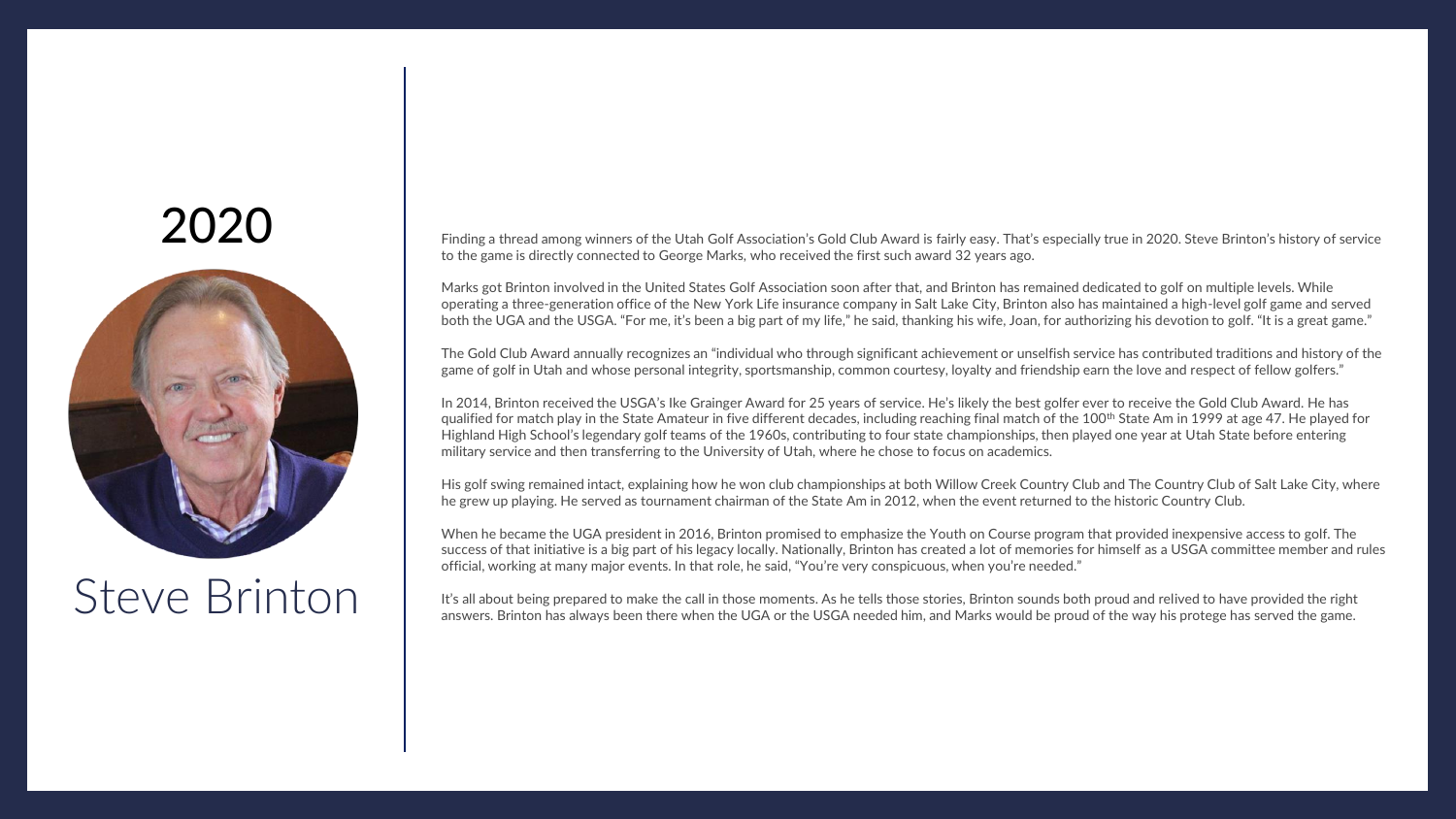<span id="page-3-0"></span>

#### Dick Alexander

Dick Alexander was a UGA executive director, Utah Open tournament director and Salt Lake City golf director. Add it up, and his career in the game gave him major influence in the Salt Lake Valley and beyond.

"I believe it is not hyperbole to state that few people have done more to promote the game of golf in our state," longtime golf administrator Dave Terry wrote in nominating Alexander for the 2019 Gold Club Award that will honor him posthumously.

Alexander, who died in January at age 72, is perhaps best remembered for his operation of the Utah Open at Willow Creek Country Club in Sandy in the 1980s and '90s. Working with University Hospital as tournament's organizing group and beneficiary, Alexander turned the Utah Open into a major event that attracted many top players from outside of the PGA Tour, in the days prior to what is now known as the Korn Ferry Tour taking hold as a developmental circuit.

He spent eight years as the Utah Golf Association's first full-time executive director, then another eight at the hospital. His duties included directing the annual University Hospital Utah Open, an event with a \$100,000 purse and a similar charity contribution. The Utah Open's stature was such that Utah-based PGA Tour golfers would come and play at Willow Creek if they were eliminated in The International, a Colorado tour stop that once had a first-day cut. The event often was locally televised.

As a teenager in Richfield, Terry said, "As far as I was concerned, the PGA Tour's majors included the four we know, plus the University Hospital Utah Open."

So he naturally was impressed with Alexander's role, even without knowing at the tie what went in to operating a tournament. Terry remembers meeting Alexander while playing in a regional qualifying event for the State Amateur, and later being in charge of the then-Utah Classic in Provo on what is now the Korn Ferry Tour. He gained more appreciation for Alexander's work. Then, he joined the UGA Board of Directors and recognized what it once took for Alexander to be the executive director of the organization. To complete the cycle, he followed Alexander as a Salt Lake City Golf director. "I began to grasp the long list of operational and political challenges Dick faced in managing our state's largest municipal golf program," Terry said.

At age 47, he said wryly that taking on the Salt Lake City program was "my midlife crisis." Willow Creek member Jack Larsen said Alexander "just draws people right to him. He wins you over without you even knowing it.''

Alexander needed that charm to handle the Citizens Golf Committee, which monitored the city's program. He once joked that he was 5-foot-9 when he took the position and soon became 5-7, worn down by criticism. But that didn't stop from making an impact in yet another facet of the Utah golf community.

"It goes without saying that Dick Alexander played a major role in the growth of golf in our state, and he is beyond deserving of inclusion in the Utah Golf Association's Gold Club," Terry said. "To his family and friends, know that Dick's tireless efforts did not go unnoticed and are greatly appreciated."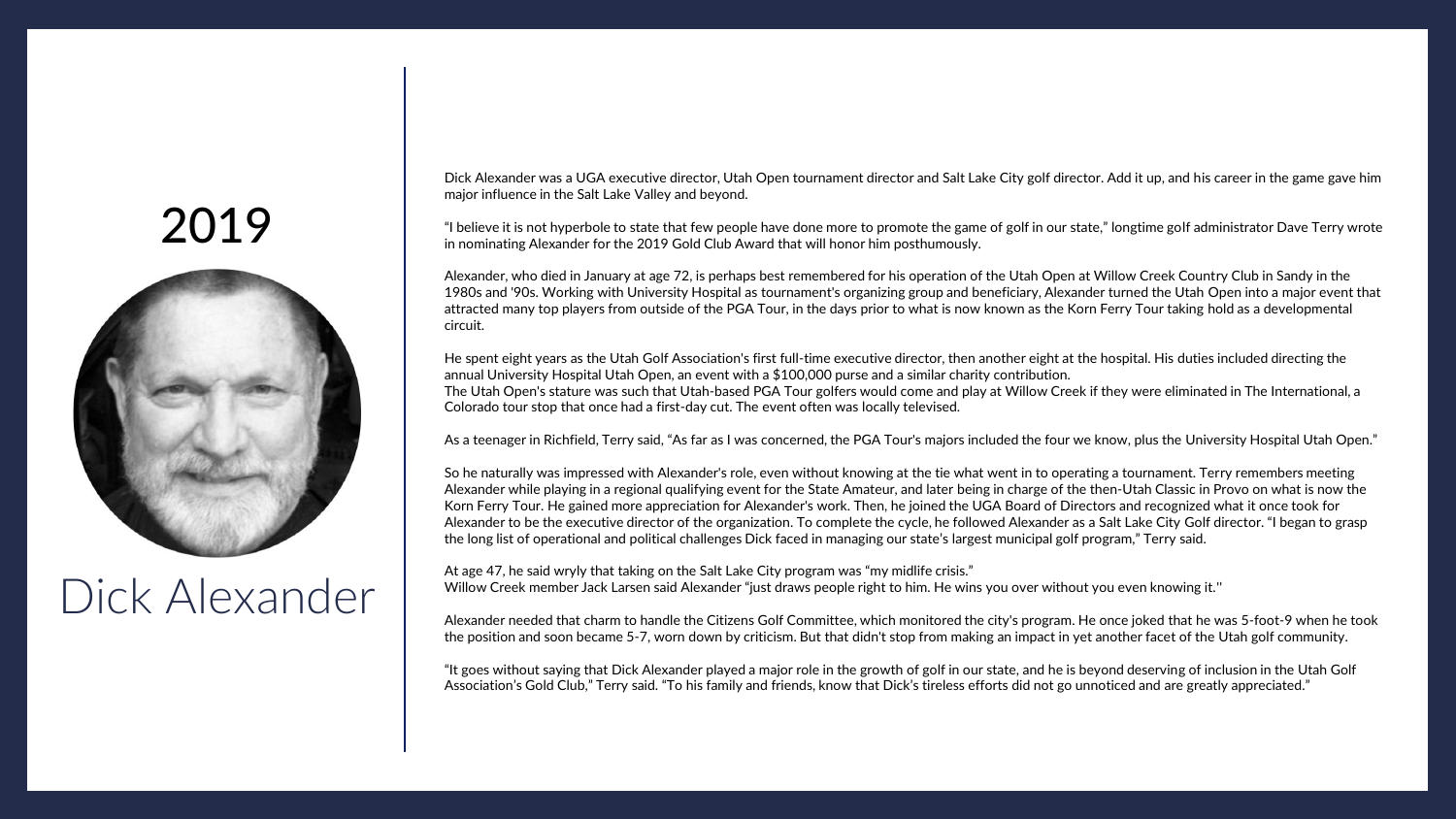<span id="page-4-0"></span>

#### Reese Nielsen

Reese Nielsen remembers playing Brigham City's old nine-hole course, with par of 37. If that layout existed today, he would know many more details about it. Nielsen directs the Utah Golf Association's course rating team, charged with thoroughly studying a course to determine its difficulty and applying the numbers to the United States Golf Association's handicapping system.

The process involves a lot of science and a little art, and Nielsen loves it. He has come a long way since the time fellow Thiokol employee Doug Wight asked him to help rate courses. "I had no clue what it was," he said.

He's an expert now, and his commitment to the rating effort has made him the 2018 recipient of the UGA's Gold Club Award. The annual award recognizes "an individual who through significant achievement or unselfish service has contributed to the history and tradition of the game of golf in Utah, and whose personal integrity, sportsmanship, common courtesy, loyalty, and friendship earn him the love and respect of his fellow golfers."

Nielsen is thrilled to join the previous 30 winners of the award. The news of his selection "kind of left me speechless," he said, viewing the award as validation of how important course rating is to the UGA and its members.

"It makes you think you have done something productive and positive for golf in Utah," said Nielsen, who lives in Perry, just south of Brigham City. "It allows you to give something back."

The process is vital, and Nielsen views his work as evidence that the UGA is designed to support rank-and-file golfers, not only tournament players. "It basically affects everybody in the state that has a handicap index," he said.

If not for the rating system, handicapping would be based only in regard to par, with no consideration for the tees played, the length of the course and other difficulty factors. Think about everything that comes into play, just on one hole: elevation change, psychological obstacles, landing zones for drives, length of approach shots, rough, bunkers and slope of the green.

With an engineering background, Nielsen enjoys the analytics involved in course rating. He maintains a rotation of visiting 13 of the 119 ratable courses in Utah each year, making sure the numbers are up to date. New courses are re-evaluated after five years.

And he's thorough. "He's a detailed guy, enough to drive you nuts," said course rater James Mitchell, the UGA Volunteer of the Year. "If you want to do it well, Reese is the guy."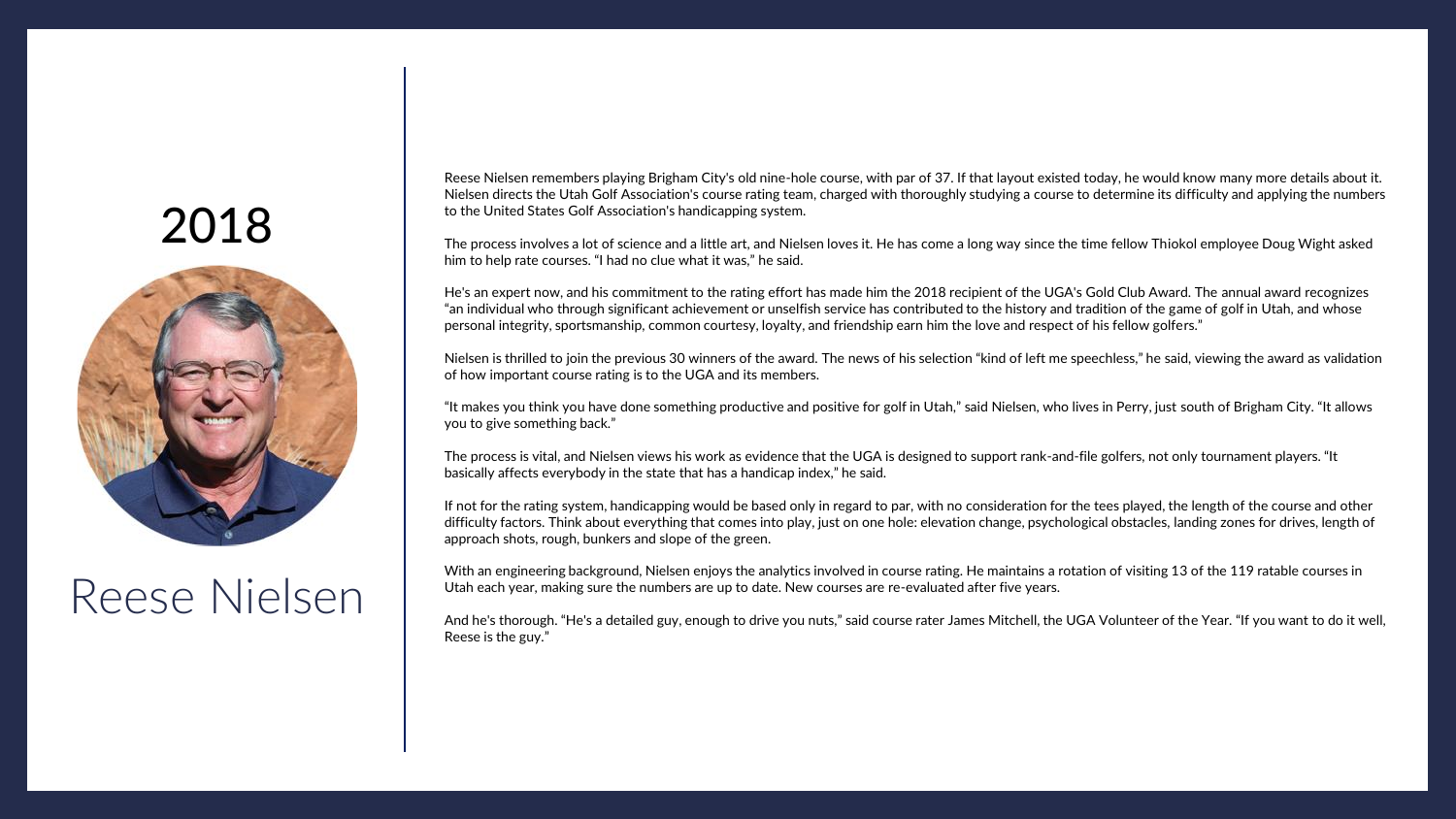<span id="page-5-0"></span>

# Linda Olsen

The 30th person ever to receive the Utah Golf Association's Gold Club Award believes she was already rewarded by the game, long before now.

Linda Olsen is being recognized for her contributions to the golf, most notably helping to build the Bountiful Ridge Ladies Association's remarkable membership. Those efforts may have been designed with some degree of self-interest initially, but her impact has gone far beyond creating an after-work playing opportunity for herself.

The Gold Club Award has a special place in the UGA honors, because of its definition: The award is "presented annually to an individual who through significant achievement or unselfish service has contributed to the history and tradition of the game of golf in Utah, and whose personal integrity, sportsmanship, common courtesy, loyalty, and friendship earn the love and respect of fellow golfers."

That describes Olsen's influence quite well. Golf has given her a lot, and she has given a considerable amount back to the game.

"It's done a lot to bring our family closer together," she said.

Golf and family were refuges for her after the passing of her husband Richard, 25 years ago, after they were married for 35 years. It is a good story, how she went to work for First Security Bank and missed her regular playing opportunities in the Bountiful Ridge Ladies Association. She mentioned the idea of an evening league to Assistant Pro Scott Whittaker, who basically said, "Start one."

So she did. The Monday outings soon grew from a couple of foursomes participating into the biggest nine-hole league in Utah.

She always has encouraged women to play, overcoming inhibitions about competing. "Just come and enjoy it," she would say. "Do it for the fun of it. You don't have to be good, just keep up and enjoy it."

Olsen has competed well in her flight of various tournaments for decades and still loves to play with family members and friends.

On a statewide basis, she was involved in the 2013 merger of the UGA with the State Women's Golf Association, joining Karen Gardiner, Julie McMullin, Mary Herman, Rose Roberts and Jodi White on the Women's Advisory Committee that aided the transition.

"More than golf, it's about the people," she said, summarizing her life in the game. "So many amazing people."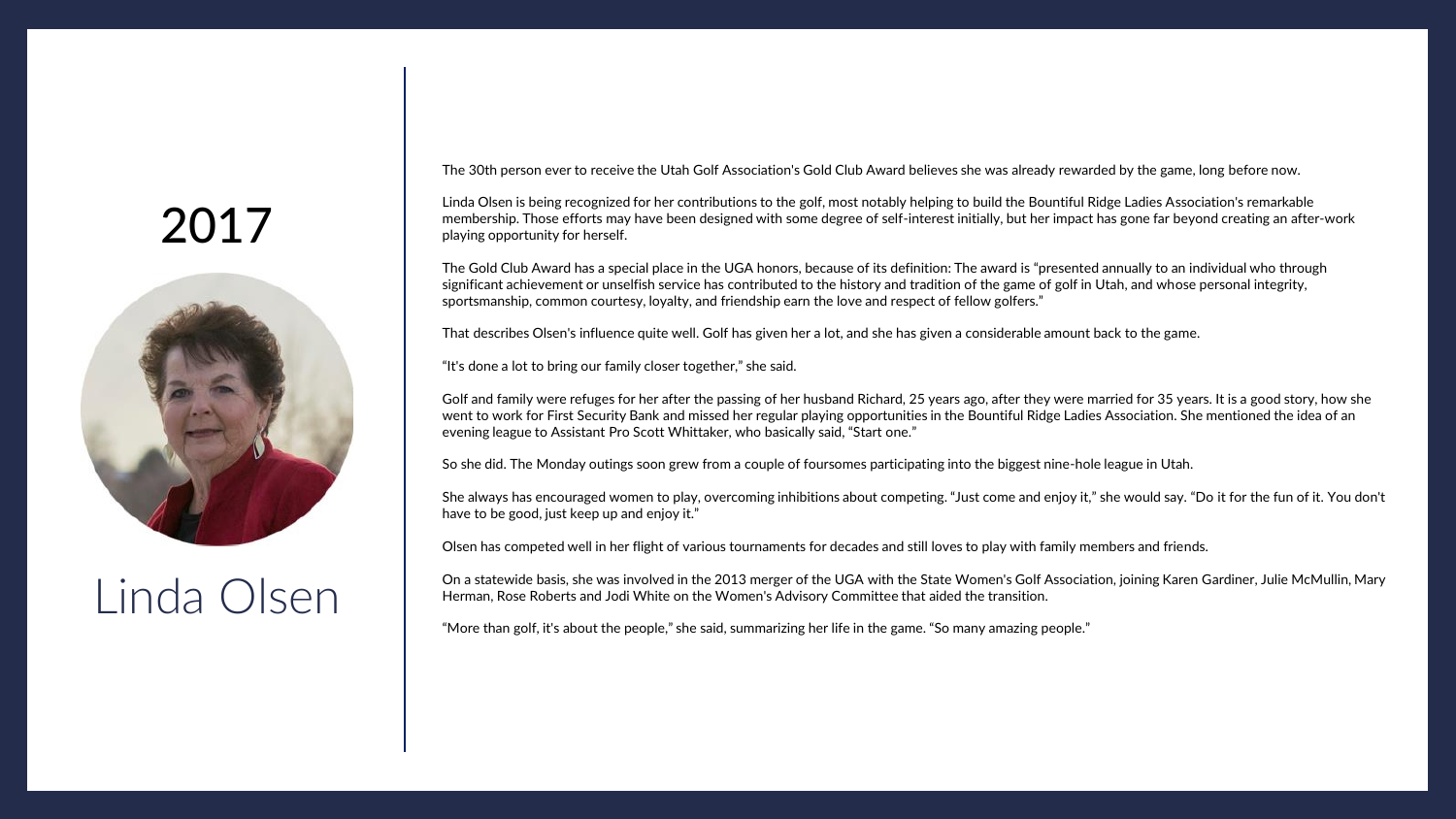The UGA is honored to present the 2016 Gold Club Award to longtime Rules official, past UGA president, and current USGA Senior Amateur Committee member Reed McGregor. As a man of many hats, McGregor has succeeded in nearly all areas of the golf industry.

"Reed's dedication and support of the Utah Golf Association over the years is second to none," expressed UGA Executive Director Bill Walker. "Whatever capacity he served in, whether it was as an official, Board member, or during his tenure as president of the UGA, he always left a positive impact."

Reed graduated from Utah State University in 1974 with a bachelor's degree in geography, a minor in zoology and a secondary education degree. He then put his newfound skills to the test in Snowflake, Arizona, where he taught LDS Seminary full time for one year. He and his family then moved to Portland, OR, where Reed graduated from the Western States Chiropractic College in 1979. Following graduation, the family relocated back to his hometown of Logan, UT, where Reed opened his chiropractic practice, Aggie Country Chiropractic Center. Soon thereafter, he purchased his father's membership at Logan Golf and Country Club and started playing golf again.

Reed and his wife, Susan, have one daughter, Jenny, and two sons, Jim and Ben, who started playing golf at a young age. Jim and Ben played golf all four years at Logan High School, were frequent Utah Junior Golf Association competitors, and both finished as medalists on their state championship golf teams. Jim went on to play college golf at Utah State University and later at The University of Utah.

Following a summer of swing lessons from PGA Senior Tour Professional Bruce Summerhays, Reed asked Bruce what he owed him for the lessons. Rather than charging for the lessons, Bruce requested payment in the form of service and asked Reed to find a way to give back to the Utah golf community.

McGregor then called longtime friend and current USGA Regional Affairs Director Mark Passey for advice on how to be involved. Passey encouraged Reed to learn the Rules of Golf and become acquainted with UGA volunteers Lee Samsel and Keith Hansen. Samsel and Hansen invited Reed to observe the officiating process and attend the USGA Rules of Golf Workshop, which is exactly what Reed did.

"I've been to the USGA Rules Workshop every year since my first class in 2001, and it was a big goal of mine to get 100% on the final exam," explained McGregor. "After a number of 98's and 99's, I finally got my 100% in 2015. I am very proud of that, and relieved."

Reed was nominated to the UGA Board of Directors in 2002 and, within a couple of years, took on the role of UGA Rules chairman. He began studying relentlessly while writing a Rules column for Fairways Media. In 2003, just one year after joining the UGA Board, McGregor was nominated to the USGA Senior Amateur Committee. He has officiated at the U.S. Senior Amateur National Championship every year since and served on the Rules Committee for the U.S. Senior Open Championship the past four years. Reed was honored to referee the final match at the 2014 U.S. Senior Amateur Championship and the semifinal match at the 2015 U.S. Amateur Championship. He also has worked the NCAA Division 1 National Championship for the past four years which ranks among his favorite things to do.

In 2005, soon after retiring and selling his chiropractic practice, McGregor received a call from the executive director of the Future Collegians World Tour (FCWT), a national junior golf tour headquartered in Clearwater, Florida, and was offered the Senior Rules Official position for the western half of the United States. Reed accepted the position and has since worked around 15 events annually for the FCWT Junior Golf Tour.

"It keeps me involved and my head in the Rules Book during the winter months," McGregor said. "Plus, I enjoy getting out of the cold and working with some of the best junior players in the country."

"Educating juniors about the Rules of Golf is one of the reasons I became involved in golf officiating," stated Reed. "I really enjoy helping kids learn and understand the Rules so they can continue succeeding and achieving their goals, whatever those goals may be."

# <span id="page-6-0"></span>2016



# Reed McGregor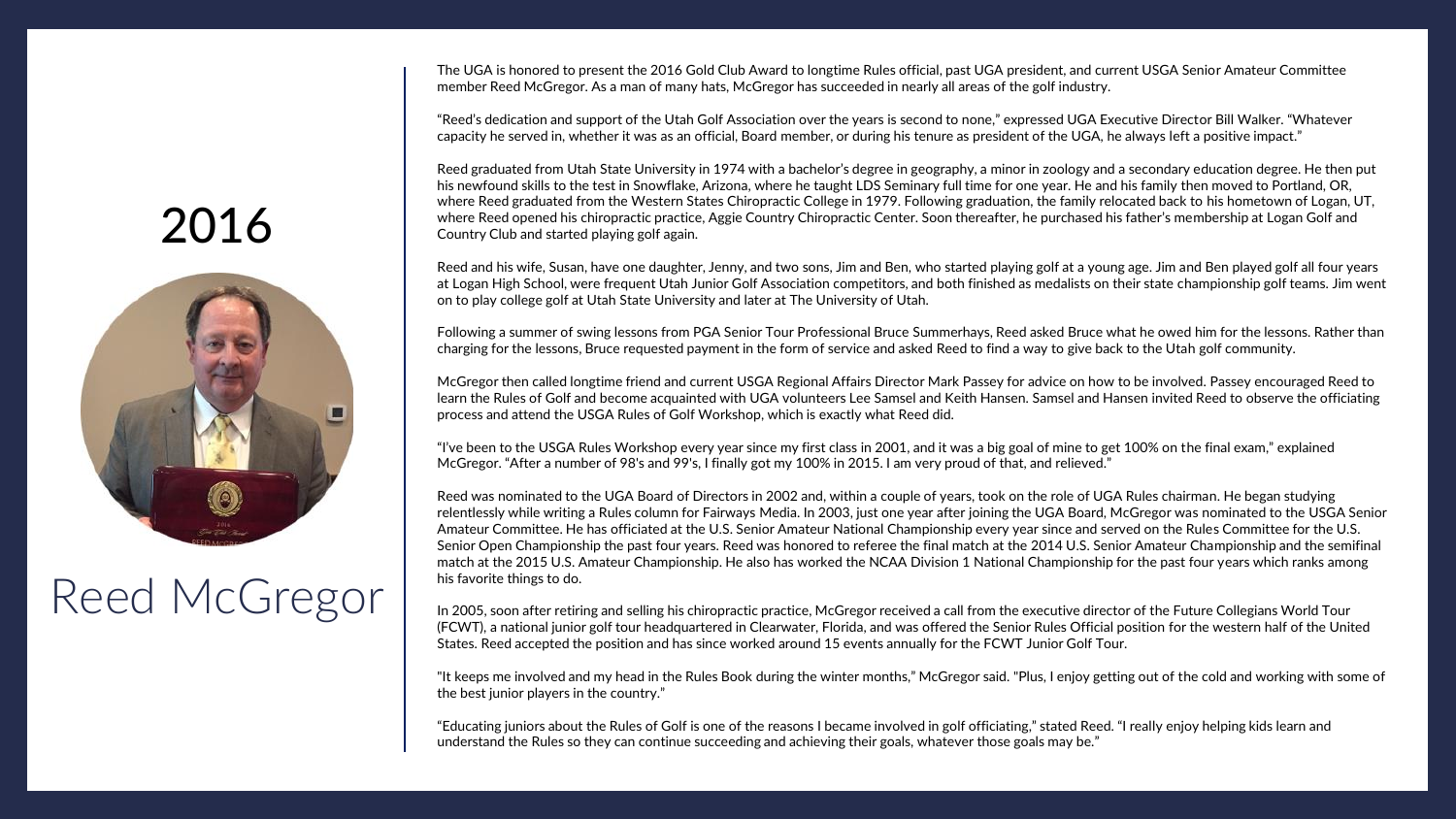Judy Allem, a past president of the Utah Golf Association, will be this year's recipient of the UGA's highest honor, the UGA Gold Club Award. The presentation of the award will be the feature of the UGA Annual Meeting to be held Wednesday, January 20, at Hidden Valley Country Club.

UGA Executive Director Bill Walker said, "Judy continues to be an avid supporter of golf in Utah. From her USGA responsibilities with the U.S. Girls' Junior Championship and support of women's golf to her work as a course rater and rules official, Judy has and continues to have a positive impact on the Utah golf community."

Judy served nine years on the UGA Board of Directors and one term as its president in 2012. During those nine years, she learned all aspects of the golf association and was actively involved with rules and course rating. She credits Clea Rasmussen for introducing her to the UGA and mentoring her in all the UGA activities.

Judy was born and raised in the Sugarhouse area and graduated from Highland High School. She and her husband, Mike Allem, have been longtime members at Hidden Valley Country Club.

She worked in the banking business for 25 plus years, beginning at Continental Bank and Trust and concluding at Brighton Bank. She attended community college and took numerous classes from the American Institute of Banking to enhance her banking knowledge. She advanced as far as the 'glass ceiling' would allow.

During those years, she gave birth to her son, Josh, and became a breast cancer survivor. Josh also loved golf and worked hard at becoming a successful PGA professional. He is now an executive with Arnold Palmer's Century Golf Management and lives in Orlando, Florida with his wife and two sons. He supervises a chain of Palmer courses and is Judy's 'pride and joy.'

Judy has volunteered tirelessly in support of breast cancer charities and was chair of the Breast Cancer Coalition and a volunteer for the American Cancer Society.

Her parents were avid golfers and regularly played at Mountain Dell well into their eighties. Judy and her mother were both active in the Mountain Dell Women's Golf Association, and Judy was president of the group for two years.

She served on the UGA Board from 2004 to 2012, including being on the executive committee seven of those years as secretary, vice president, and president.

She became a USGA committee member in 2005, serving on the USGA Girls' Junior Committee from that time until the present. She has been the official in charge of sectional qualifying for the USGA Girls' Junior Championship for ten years and worked as a rules official at four USGA Girls' Junior Championships. She also was a rules official for the 2012 U.S. Amateur Public Links Championship at Soldier Hollow.

She captained three Girls' Junior Americas Cup teams and two USGA Women's State Teams and is currently a volunteer rules official and a member of the UGA Course Rating Team.

"Judy is highly deserving of our most important award," said UGA President Steve Brinton. "She has been invaluable to the UGA in numerous administrative areas of the game and is a great promoter of the game for young women," he said.

#### <span id="page-7-0"></span>2015



# Judy Allem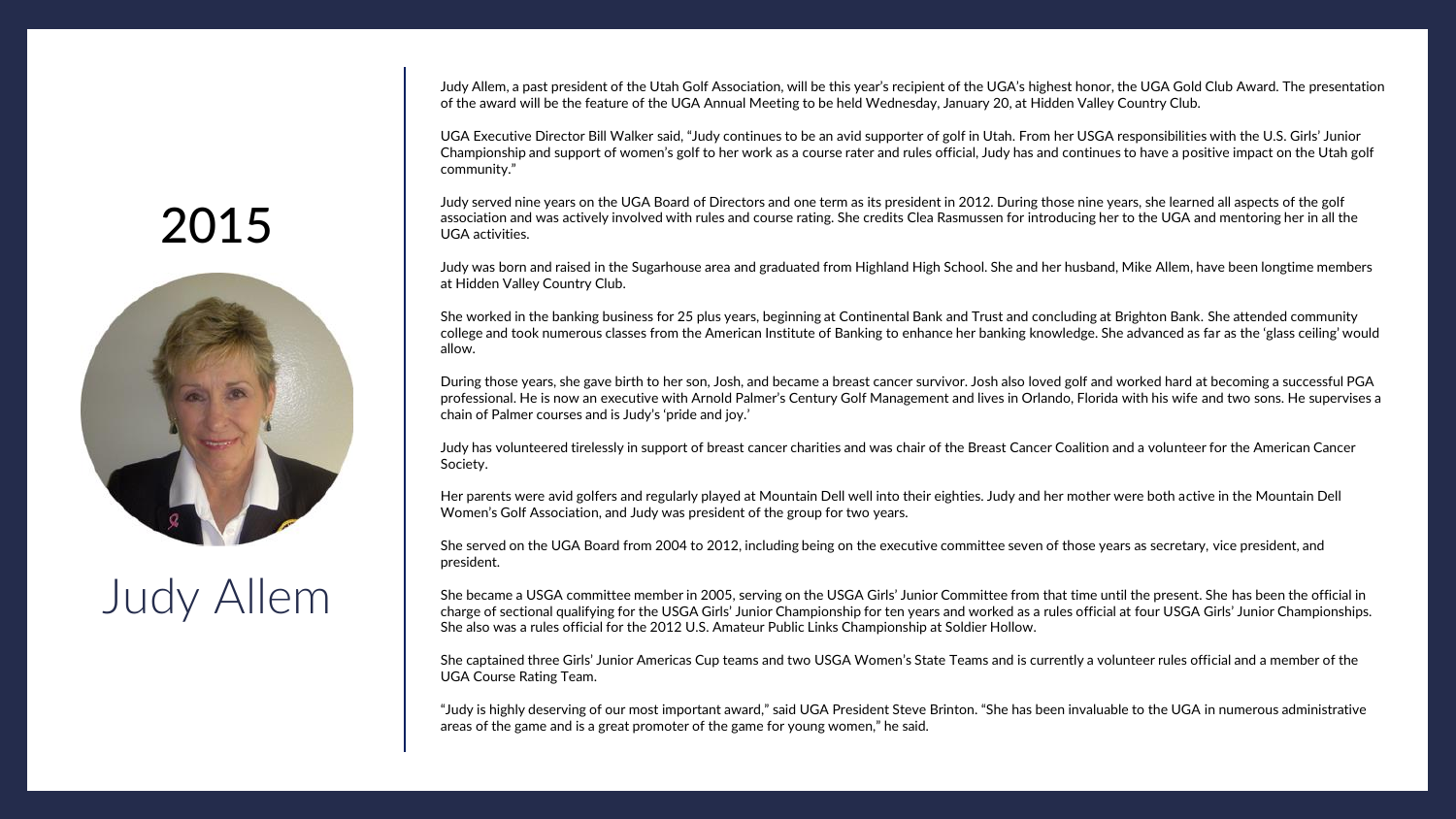<span id="page-8-0"></span>

# Fairways Media is also one of the founding members of the Golf Alliance for Utah (GAU).<br>Randy Dodson Interviews Media is also one of the founding members of the Golf Alliance for Utah (GAU).

Randy Dodson, owner-publisher of Fairways magazine, will be the recipient of the Utah Golf Association's Gold Club Award at the UGA Annual Meeting Thursday, January 15th, at Oakridge Country Club it was announced today by UGA Executive Director Bill Walker.

The Gold Club Award is presented annually to an individual who through significant achievement or unselfish service has contributed to the history and tradition of the game of golf in Utah, and whose personal integrity, sportsmanship, common courtesy, loyalty, and friendship earn him the love and respect of his fellow golfers.

"The Gold Club Award is a significant award with the UGA, and Randy fits the meaning and description of the award to a tee" Walker said.

Fairways magazine is the official publication of the Utah Golf Association and has now completed its 23rd year of publishing. Dodson has been with the publication since its inception in 1992. The full color glossy magazine is mailed as a membership benefit to all UGA members four times a year.

In addition to Fairways magazine, Dodson is also the owner/publisher of Fairways 18 digital magazine and co-owner of UtahGolfDeals.com. He is also the owner/CEO of Fairways Media, a full-service advertising/public relations agency.

Dodson began his career in the publishing industry as an advertising sales representative for daily newspaper chains in Los Angeles and Boston before returning to Utah to work for the Daily Herald, Utah Business magazine and NBA HOOP magazine.

Dodson was instrumental in the inception and publishing of Franklin Covey's Priorities magazine and Home Court magazine, a former publication of the Utah Jazz. Dodson has also overseen the creation and publishing of golf tournament programs for Johnny Miller's Champions Challenge, Huntsman Cancer Foundation's Golf Classic, the Utah Section PGA's Utah Open and the Web.Com Tour's Utah Championship. In addition, Dodson and the Fairways Media staff (Mike Stansfield, Garrit Johnson and Gary Golightly) played significant roles in the 2012 USGA Amateur Public Links Championship at Soldier Hollow GC.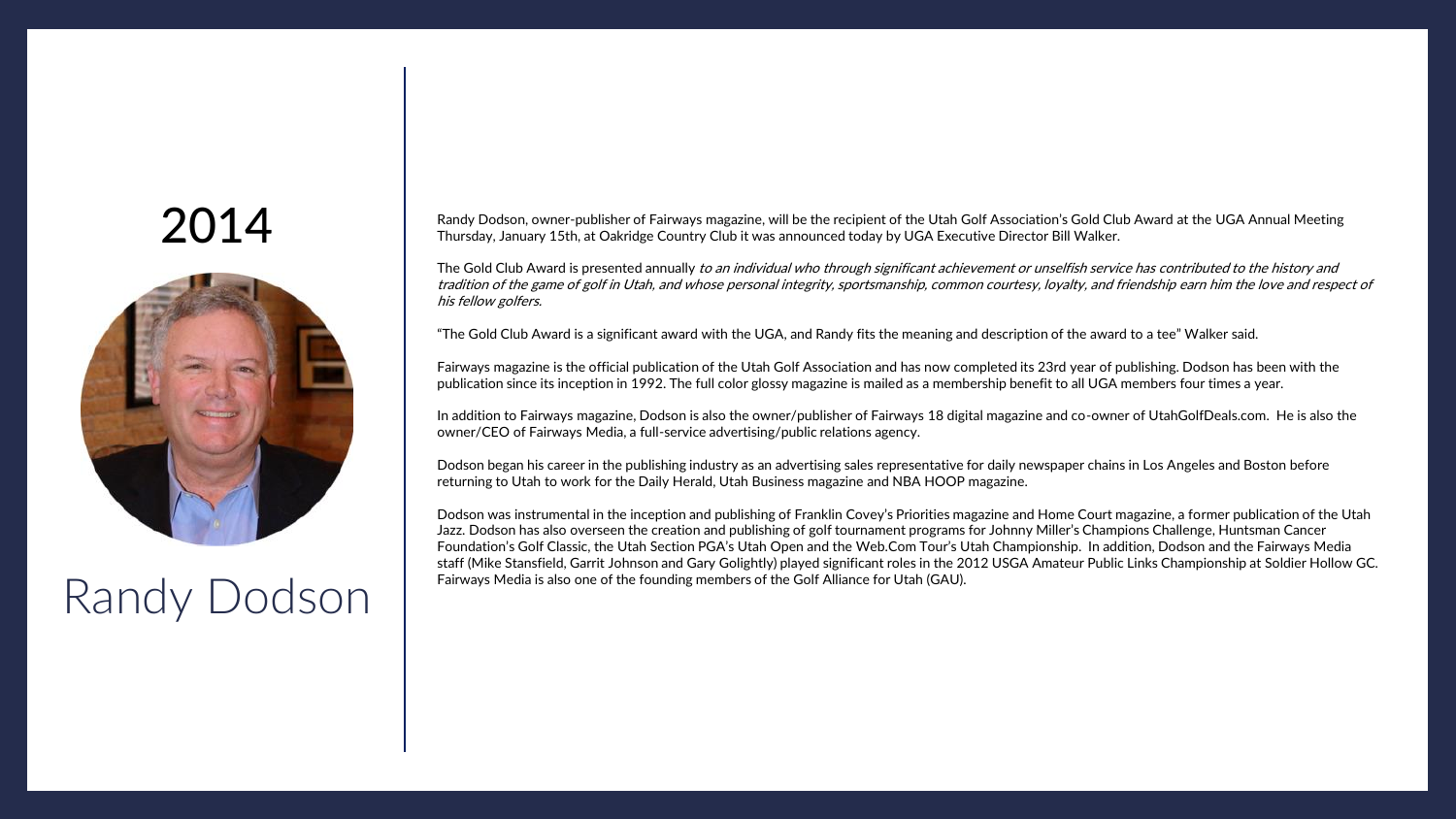Pete was a highly respected member of the Logan Golf and Country Club for the past seventy years and served on its board of directors from 1953 to 1959 and as its president in 1959. During that time he was instrumental in the decision to expand the course to 18 holes. He remained active in club affairs his entire life and future boards and presidents often sought his counsel.

He was highly regarded state wide and served on the Board of Directors of the Utah Golf Association from 1971 to 1980 and as its president for two terms in 1974-75 and was co-chairman of the Utah Open in 1980.

Dan Roskelley, the head pro at Logan, describes him succinctly as 'The Mentor.' He was a mentor to many young club members and young players, not only in golf, but life, and in addition to Roskelley many have gone on to significant leadership positions, including Mark Passey and Keith Hansen, both of whom are past UGA presidents.

Passey was also UGA Executive Director and is currently Director of Regional Affairs for the United States Golf Association.

As a dentist by profession Pete didn't have time to travel the amateur circuit and restricted his play mostly to his favorite Logan Golf and Country Club. He enjoyed team competitions with the other country clubs and one of the highlights of his golfing career was teaming with Glade Harris in winning one of the team matches against Willow Creek when together they birdied the first 12 holes of the match.

Pete was one of the most 'endearing and enduring' golfers in Utah golf history and his record of winning the club championship at the same course in each of six different decades stands as a Utah record and no one has exceeded it nationally. He first won it at the age of 16 in 1939 and last won it in the 1980s. He was also a member at Marion Oaks Country Club in Florida and in 1993 won that club championship at the age of 70 to make it seven decades. It's a record that may be matched by someone somewhere, but it will never be broken. In 1987 he won the Club Champions Division of the UGA Tournament of Champions and in 1989, age 66, he won the Northern Utah Amateur.

His daughter Carolyn Farrell has won three club champions at both Logan and Congressional Country Clubs, all six of them in the 1990s. His son Cannon also won the Logan club championship in 1970.

As an esteemed leader in the community he was asked to serve on the committee to develop the Logan River Golf Course, a project that came to fruition with its opening in 1991 and has enhanced the enjoyment of the game for thousands of current and future players.

Two paragraphs in his obituary sum him up beautifully, "He was part of "The Greatest Generation' that served, sacrificed, and worked, many of whom gave their lives, to save our country and our liberty; pulling our communities and country back from the twin nightmares of The Great Depression and World War II."

"Pete Randall leaves a legacy of professional achievement and civic contribution that is a reflection of what so many others of his generation offered. They weren't satisfied; there had been too much sacrifice by too many; the status quo was unacceptable ... Pete, along with all others of his generation, fought to overcome the obstacles confronting them, rebuilding not only their own lives, but their communities, and their country as well; demanding that a "better place" be provided for their children and grandchildren. We are indebted to all those who answered the call, doing their parts however large or small, to bring following generations lasting freedom, prosperity, and opportunity ... with the added obligation for those of us who follow, to do the same for the generations that will follow our own."

His childhood sweetheart, Janet Cannon, has been his lifetime anchor and they were happily married for 68 years. They have three children, Annette Haws, Carolyn Haws, and Cannon Randall.<br>2013 Thanks to Pete and his family for a life well lived and shared.

# <span id="page-9-0"></span>2013



#### Pete Randall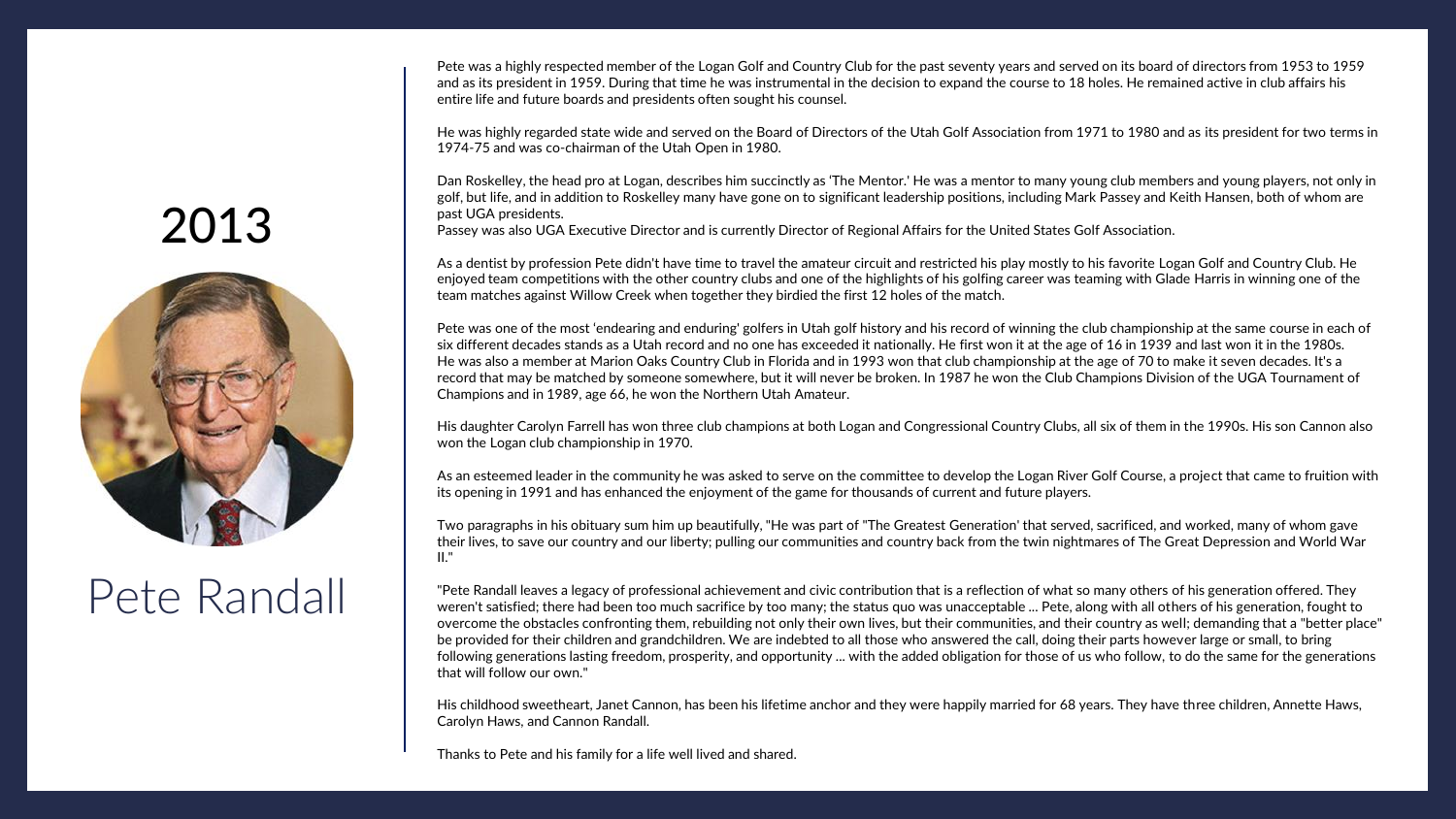Since graduating from BYU 23 years ago Dave Terry has held key positions in golf management in Utah, beginning as Tournament Director of the PGA Ben Hogan Tour, Assistant Executive Director of the Utah Section PGA, Golf Manager in St. George City, and currently Golf Program Director for Salt Lake City, the state's largest golf operation with 135 holes.

"He has made a significant contribution to Utah golf and has been influential in almost all aspects of Utah golf, but especially so in the expansion of junior golf programs and promotion of Utah's public golf facilities on both a local and national scale," said Jim Harland, UGA president. "He fits the description of the award perfectly and we are pleased to present it to him."

After serving an LDS Mission to Florida Terry enrolled at BYU with a focus on business administration and helped finance his education by teaching beginning and intermediate golf classes at BYU and by working in the pro shop at Riverside Country Club under the direction of Head Professional, Robert McArthur.

That experience, combined with his teenage years working in the pro shop at Richfield's Cove View Golf Course, provided the foundation for the rest of his life.

His most noteworthy playing accomplishments were earning medalist honors in the 1984 2A Utah High School State Championship, helping Richfield High School win the last three of its record-setting seven consecutive team titles, and earning a golf scholarship and playing for SUSC (now SUU) his freshman year.

He graduated from BYU in 1990 and that was also the year the PGA Tour created the Ben Hogan Tour and one of its first sites was Riverside Country Club. Terry's work ethic caught the eye of Jeff Beaudry, Executive Director of the Utah Section of the PGA, and he was hired the day after graduation to assist with all Utah Section PGA activities including the operation of the Ben Hogan Utah Classic.

Two years later, when Nike became the sponsor of the tour, he was given the title of Tournament Director with the responsibility of generating all sponsor revenue, coordinating with the PGA Tour, and handling all aspects of tournament operation.

In 1997 he was hired by St. George City as its first full-time Golf Manager responsible for the operation of its four golf courses. Working closely with PGA professionals they created a very successful junior golf program.

As a member of the Washington County Travel & Convention Bureau Board of Directors, he also spearheaded the development of St. George's Red Rock Golf Trail that has grown into a major marketing program attracting golfers from throughout the country.

St. George became a destination golf vacation for thousands of out-of-state players, along with snowbirds from northern Utah, and golf has become a major economic development tool in Utah's Dixie.

After eight years at St. George, he was asked to take the biggest, and some would say the toughest golf management job in the state, as director of golf for Salt Lake City. It is a daunting task. With little fanfare in his first two years on the job, Salt Lake golf revenues increased by ten percent, from \$7.5 million to \$8.3 million.

Continued on next slide…<br>2013<br>2014<br>2013<br>2014<br>2013

# <span id="page-10-0"></span>2013



# Dave Terry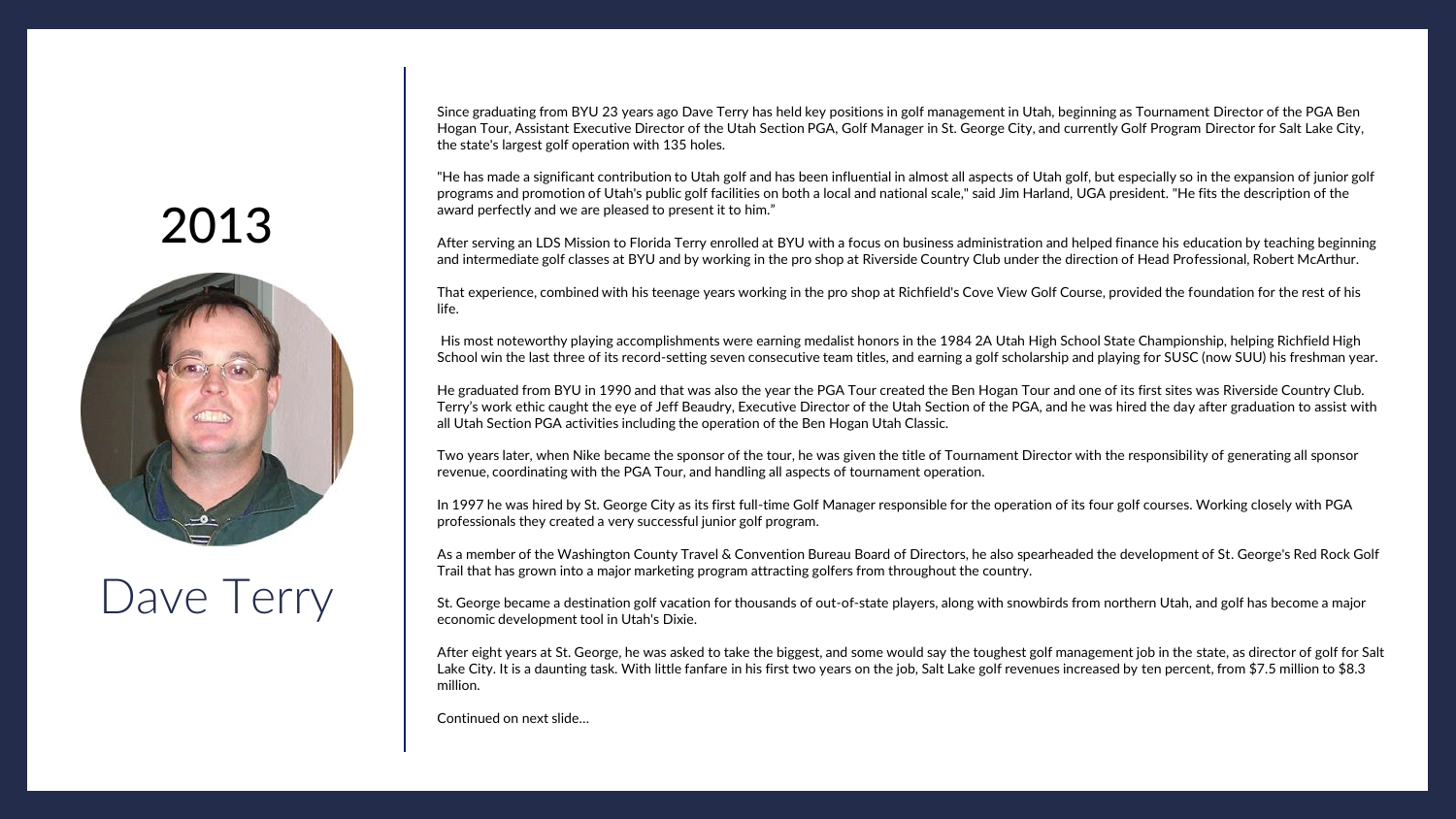In concert with SLC's PGA professionals, he developed Salt Lake City Youth on Course Golf and Life Skills Program that included clinics, camps, leagues, and tournaments including a series of nine-hole parent/junior scramble events that he says are his favorite junior golf development activities, the concept which he started in St. George and still continues there as well.

Currently, one of his primary efforts is working with Salt Lake City's elected officials and Public Services Department to obtain approval to proceed with longdeferred multi-million dollar capital improvement projects necessary to keep Salt Lake City's golf courses on par with Utah's other outstanding public golf facilities.

While managing the Ben Hogan and Nike Tour event in Utah the tournament raised \$300,000 that went to Utah Special Olympics and junior golf programs. The tournament consistently received a superior rating from the PGA Tour for its tournament operations.

Working side-by-side with Beaudry, he helped pioneer the organization of golf clinics for Utah Special Olympics that proved to be the catalyst in the development of golf as a Special Olympics sport in 43 states and 12 countries.

Beaudry, in recalling those early years in Dave's career, said, "He has two traits that stick out in my mind. One, that when making decisions he had the ability to look into the future and see where those decisions might lead, and two, he had the persistence and follow through to see that things got done. Planning was not the end for him. He performed."

Dave also served three terms on the UGA Board of Directors during which time he advocated for establishment of golf as an official program for girls in high schools throughout the state. In just a few years, this new prep program has grown to include over 1,500 girls each spring.

In all of his positions, he has been a big promoter of junior golf, and tired of all the talk and instead did the walk. Terry has never been a do-it-alone guy. He has always built coalitions and given credit where credit is due.

Outside of his duties for Salt Lake City, Terry's current golf project is working with other golf related groups to create the Golf Alliance for Utah, with an initial focus on working with the national Golf 20/20 organization to complete an economic and environmental impact study for the golf industry in Utah.

The primary purpose of this study will be to help decision makers throughout the state realize the scope of golf's impact on economic vitality as well as the quality of life enjoyed by Utah residents.

He lived the first forty years of life with kidney problems, and in 2006, shortly after moving back to Salt Lake City, his older brother, Jim Terry, who taught him how to play the game as well as how to conduct oneself on the golf course, donated a kidney for him. It is the ultimate bonding of brothers.

The past three years he has been dealing with a carcinoma cancer that has required numerous procedures.

Through it all he has gained even greater admiration from his peers and co-workers for his determined work ethic and resilience. With these health setbacks it would seem like a good time to rest on his laurels, but that isn't the case with Dave. Along with a focus on raising two daughters, Megan and Sarah, with his wife, Pam, he's still on the job, still smiling, still working for golf and golfers and the joy it brings to others.

# 2013



# Dave Terry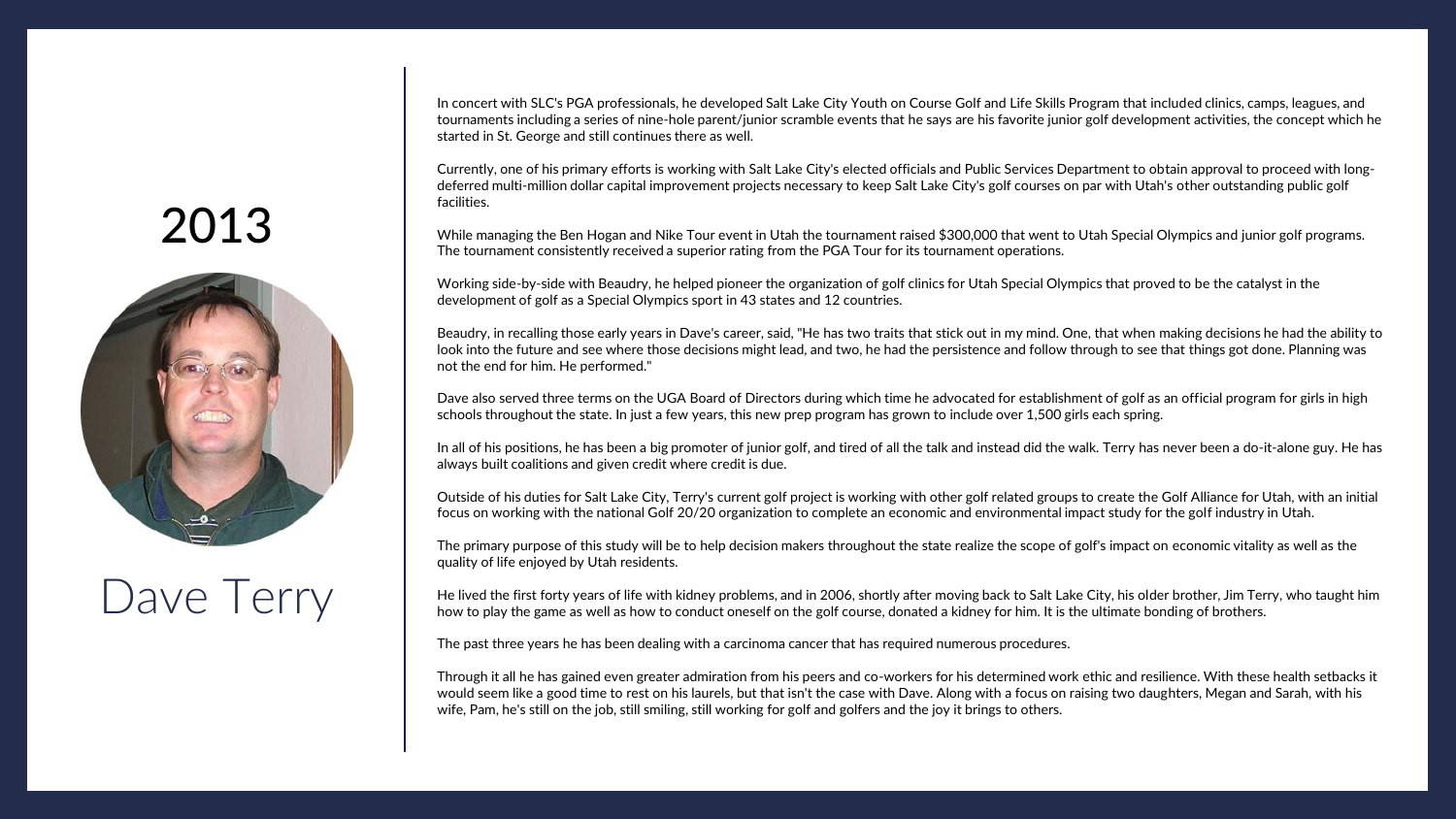

Tommy Sorensen This year's annual UGA Gold Club Award will be presented to Tommy Sorensen, long time head professional of Nibley and Mountain Dell golf courses, it was announced today by Judy Allem, UGA president.

The presentation of the UGA's highest honor will be made at the UGA Annual Meeting on October 30th at Hidden Valley Country Club. Tickets for the meeting are available at the UGA office. "Tommy has been an important part of Utah golf for the past half century," said Judy Allem, "and the UGA is honored to honor him."

Sorensen went to work on the grounds crew at Nibley Park golf course when he graduated from Olympus High School in 1958, and he worked for Salt Lake City for the next 44 years until his retirement in 2002. In 1968, at the age of 26, he became the head professional at Nibley. Seven years later, in 1975, he was asked to take the head professional position at Mountain Dell, a position he held for 27 years. He built strong men's and women's leagues at both courses.

Mike Brimley, the current head professional at Mountain Dell, will give the tribute speech at the UGA Annual Meeting and the presentation of the award will be made by Judy Allem, who was a long time member of the Mountain Dell Ladies Association.

Other awards presented that night will be the UGA Players of the Year, which for the first time will include a Women's Player of the Year Award. Team and individual champions of other UGA tournaments will also be honored.

Three board members who are retiring due to term limits will also be recognized. They are Judy Allem, Dave Dorton, and Bill Probst. Nominated to fill those vacancies are Stew Walz, of Hidden Valley Country Club; Amy Mayberry, of Bountiful Ridge, and Randy Hadfield, of Alpine Country Club.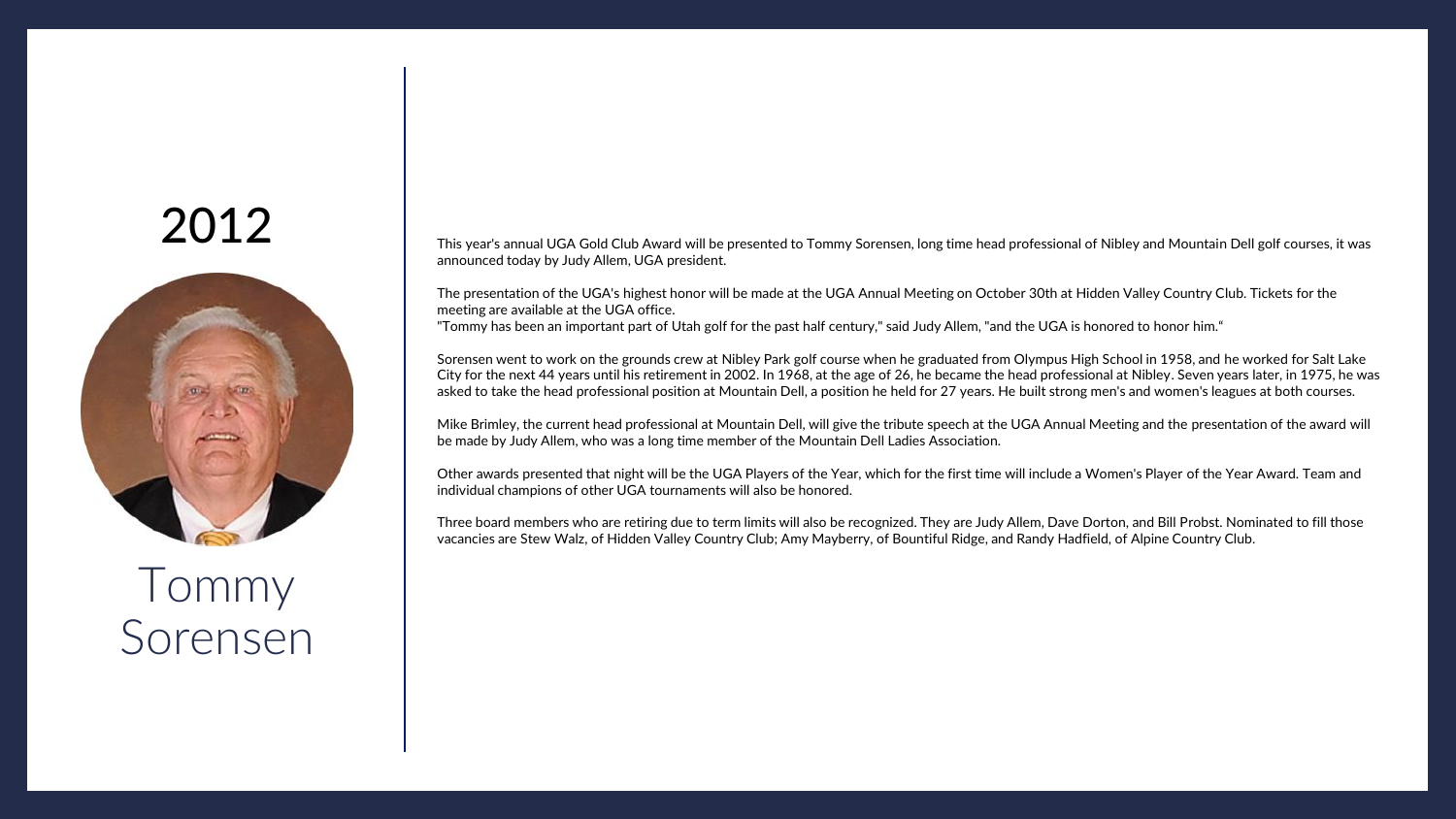<span id="page-13-0"></span>

# Kent McCurdy

Kent McCurdy, junior golf advocate extraordinaire, is the recipient of the 2011 UGA Gold Club Award. As the head professional at Dinaland Golf Course in Vernal for 21 years he developed one of the state's strongest junior programs.

He coached the Uintah High School golf team for 18 years and his teams won one state championship and lost in playoffs two other times. Being located in the hinterlands of the state required much extra effort and personal expense for him to keep his juniors involved in state competitions. He personally financed a big portion of the team trips, which included travel into Colorado to find competition. He was awarded the Utah Section PGA Junior Golf Leader in 1993.

When he became head professional in Vernal in 1987 he quickly saw that a strong junior program was essential for the game to grow in a small rural town. He started junior golf clinics and through his enthusiasm for kids the clinics grew quickly from 60 to as many as 190 junior players. The UGA Gold Club Award is presented annually to an individual who through significant achievement or unselfish service has contributed to the history and tradition of the game of golf in Utah, and whose personal integrity, sportsmanship, common courtesy, loyalty, and friendship earn him the love and respect of his fellow golfer. Think of it! That's about every kid in the Uintah Basin.

He built a volunteer network with the ladies golf association to help with the program and talked the city council into giving juniors the golf course every Tuesday morning during the summer months. He has been a big supporter of the men's and women's golf associations at Dinaland and the golf course has become the center of community life for many residents of the Uintah Basin.

He continued the legacy of hospitality that Vernal had long been known for and he expanded the tournament schedules that drew participants from many parts of the state for pros and amateurs, men and women, and seniors in various tournament formats.

Kent was born in Salt Lake in 1946 but has lived in Vernal his entire life. He graduated from Uintah High School, and attended Snow College and Salt Lake Technical College. He owned a service station and worked in the oil fields prior to taking the head professional job at the Vernal muni.

He married his high school sweetheart, Deanna Murray, who worked with the U.S. Department of Agriculture in Vernal and retired in 2004. They have three children, Torr, Nanette, and Mike who are all employed in the Vernal area. Nanette worked with Kent in the pro shop from 1987 through 2008, and was a big part of his success. She also got a teaching certificate through USU Extension service and has taught in Vernal and is currently teaching in Rock Springs.

"Great golf people in the rural areas of our state are often overlooked when it comes to dishing out awards, and the Utah Golf Association is appreciative of their contributions. Kent's service has been particularly exemplary and we are pleased to present him with the 2011 Gold Club Award."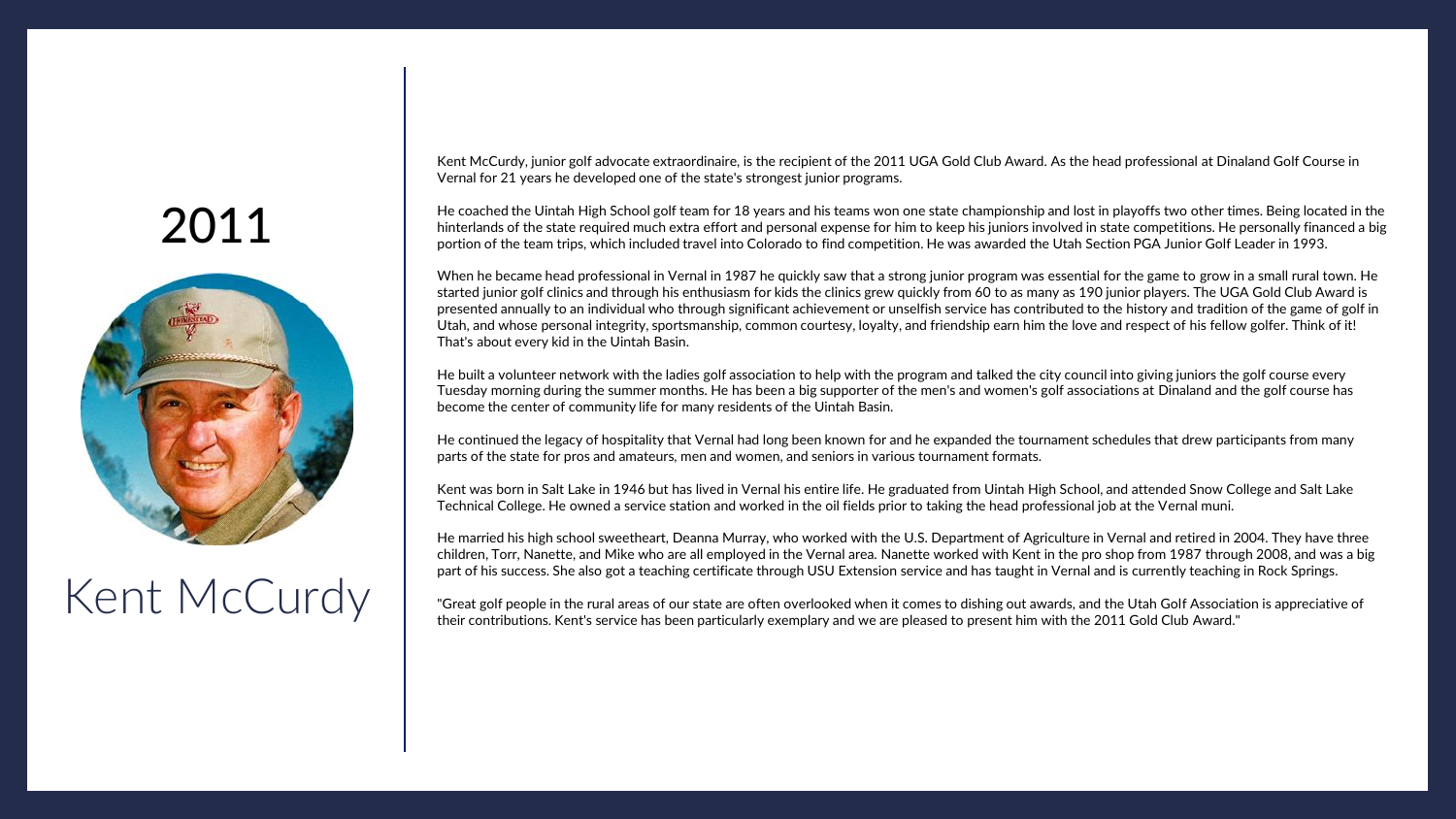Sherm Hatfield, one of Utah golf's longest serving and most popular volunteers will be given the UGA Gold Club Award at the UGA Annual Meeting October 27th at Hidden Valley Country Club it was announced today by UGA President Reed McGregor.

The award is the UGA's highest honor and goes annually to an 'individual who through significant or unselfish service has contributed to the history and tradition of the game of golf in Utah, and whose personal integrity, sportsmanship, common courtesy, loyalty, and friendship earn him the love and respect of his fellow golfers.'

Sherm's service to golf began at Mountain View Golf Course where he was elected to the men's league board of directors and served as its president for two years. He was honored as Mountain View's Member of the Year in 1981.

In 1985 he was elected to the UGA Board of Directors, a position he held for the maximum nine years and included a stint as President of the UGA in 1994. It was during those years that the UGA launched into the progressive, full service golf association that it is today and Sherm was part of that group of leaders.

During that time he developed a special interest in the Rules of Golf and became one of a cadre of volunteers who developed significant expertise through attending USGA Rules Schools and gaining on course experience through officiating at numerous UGA events.

His officiating for the UGA has included more than 25 years of tournaments, including all of the Utah State Amateurs in those years, and almost a hundred percent at the UGA Winterchamps, Tournament of Champions, and Mid-Am events.

He has also officiated at many high school and college championships, and USGA qualifying events, and was on the Salt Lake County Golf Advisory Board for six years. He served as a co-captain of the Boys Junior Americas Cup teams for many years.

He became particularly expert at marking golf courses for competitions, a volunteer service that requires a full day of painting, staking, and establishing local rules prior to any quality tournament even beginning.

He served as a rules official for many Utah PGA events, including many Utah Opens, and in 2001 was the recipient of the PGA's Bill Howard Award for outstanding service to golf in Utah.

At golf tournaments his cheerfulness, sense of humor, and cooperative spirit are as important as his rules knowledge and players, pros, and volunteers are all happy when Sherm is on the course.

Sherm was born to Carl and Eleanor Hatfield on September 22, 1940 in Bingham Canyon and was raised in West Jordan along with two younger brothers, Roger and Gary, who are also avid golfers, and a sister, Karen, who was killed in a tragic car accident at the age of 16. He graduated from Jordan High in 1958 and began working at Kennecott that year. He entered the army in 1959, training at Fort Ord, California and then on to signal school at Camp Gordon in Georgia. He spent 20 months in Berlin in 1960-61.

He worked at Kennecott as a heavy equipment electrician for 28 years until it closed in 1985. He then worked in the Jordan School District in the maintenance department, retiring in 2004 after 20 years.

He married Joyce Jackson in August of 1962 and they helped build and supervise construction of their first home and have lived in it ever since. They have two sons, Mark and Mike, and four grandchildren.

For over a quarter of a century golf and golfers have been the beneficiary of Sherm's unselfish service, his good will, work ethic, sense of humor, compassion for others, and his insistence on doing things the right way. His trip to the UGA Gold Club Award was like a ride in his jeep, long and slow, but on time.

# <span id="page-14-0"></span>2010



# Sherm Hatfield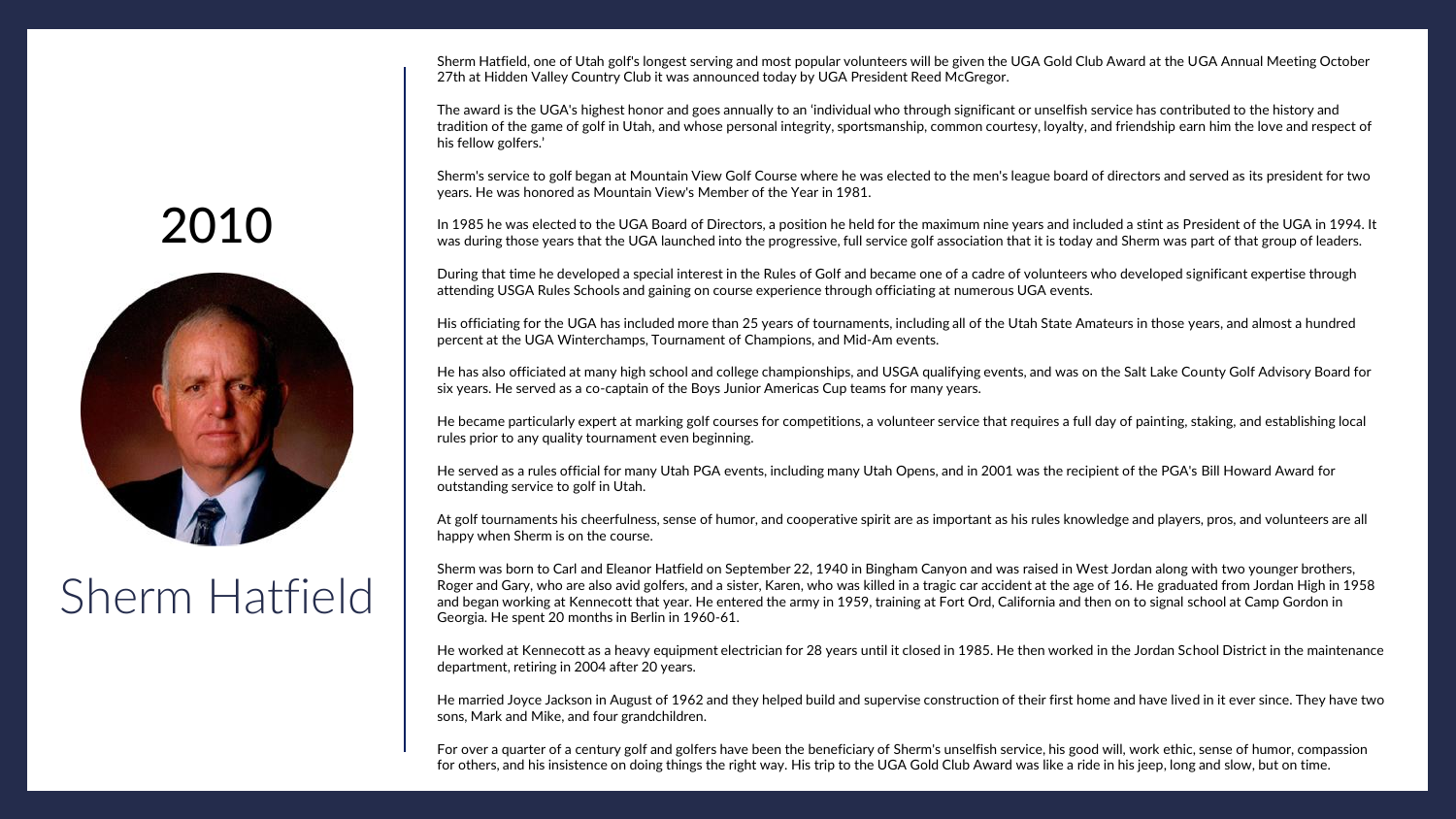Keith Hansen has been an invaluable volunteer for the past quarter century to three major golf organizations, the United States Golf Association, the Utah Golf Association, and the Utah Section of the PGA.

His unselfish commitment of time and talent has strengthened all three organizations and made golf better for thousands of golfers in Utah and across the nation. His service and achievement make him an ideal choice for the UGA Gold Club Award.

Under the tutelage and encouragement of Mark Passey and George Marks he developed a keen interest in the Rules of Golf and has become one of the nation's experts. He hasn't kept track, but he has officiated at over 50 USGA national championships, including a dozen U.S. Opens, a dozen U.S. Amateurs, and about 18 USGA Mid-Amateurs, along with several U.S. Women's Opens and Amateurs, the Boys and Girls Junior Amateurs. All that, in addition to a half a dozen USGA qualifying events in Utah each year for the past 15 or 20 years.

He has been chairman of the USGA Regional Affairs Committee in Utah for many years, and began his USGA service as the Utah chairman of the Mid-Amateur Committee.

His volunteer start began in 1988 when he was elected to the UGA Board of Directors where he served for nine years, two as president. He was a key part of the boards that transformed the UGA from a small, almost isolated golf organization into a progressive association that grew to provide services on a par with all the major regional golf associations in the country.

As he grew in rules expertise with the UGA he became in demand at both the USGA and Utah Section of the PGA. He has spent an average of about 100 volunteer officiating days on golf courses each year for the past 15 years or so.

He has always shunned the limelight, never seeking recognition. His reward has come 'through the quality of friends I've met and places and events I've been part of, and his recommendation to everyone is to 'find something you love and volunteer for it. It will enrich your life.'

He was born in Logan, January 10, 1947, graduated from Logan High in 1965, graduated from Utah State in 1970, and earned an MBA at Utah State in 1971. He has been self employed his entire life in a property management business and as owner-operator of the Utah Theatre.

He joined the Logan Golf and Country Club in 1972 and has served on its Board of Directors. He was on the committee that helped create the Logan River Golf Course, and has been a member of the Logan Junior Chamber of Commerce.

He married Dane Tang, who has a B.S. in math from the University of Utah, a Masters in biology at Utah State, and a PhD in genetics from Utah State.

They have two children, Brittany, who is married to David Milligan and they have two children; and son Trevor William who is currently working as a golf course architect in the Philippines with Robert Trent Jones Jr.

#### <span id="page-15-0"></span>2009



# Keith Hansen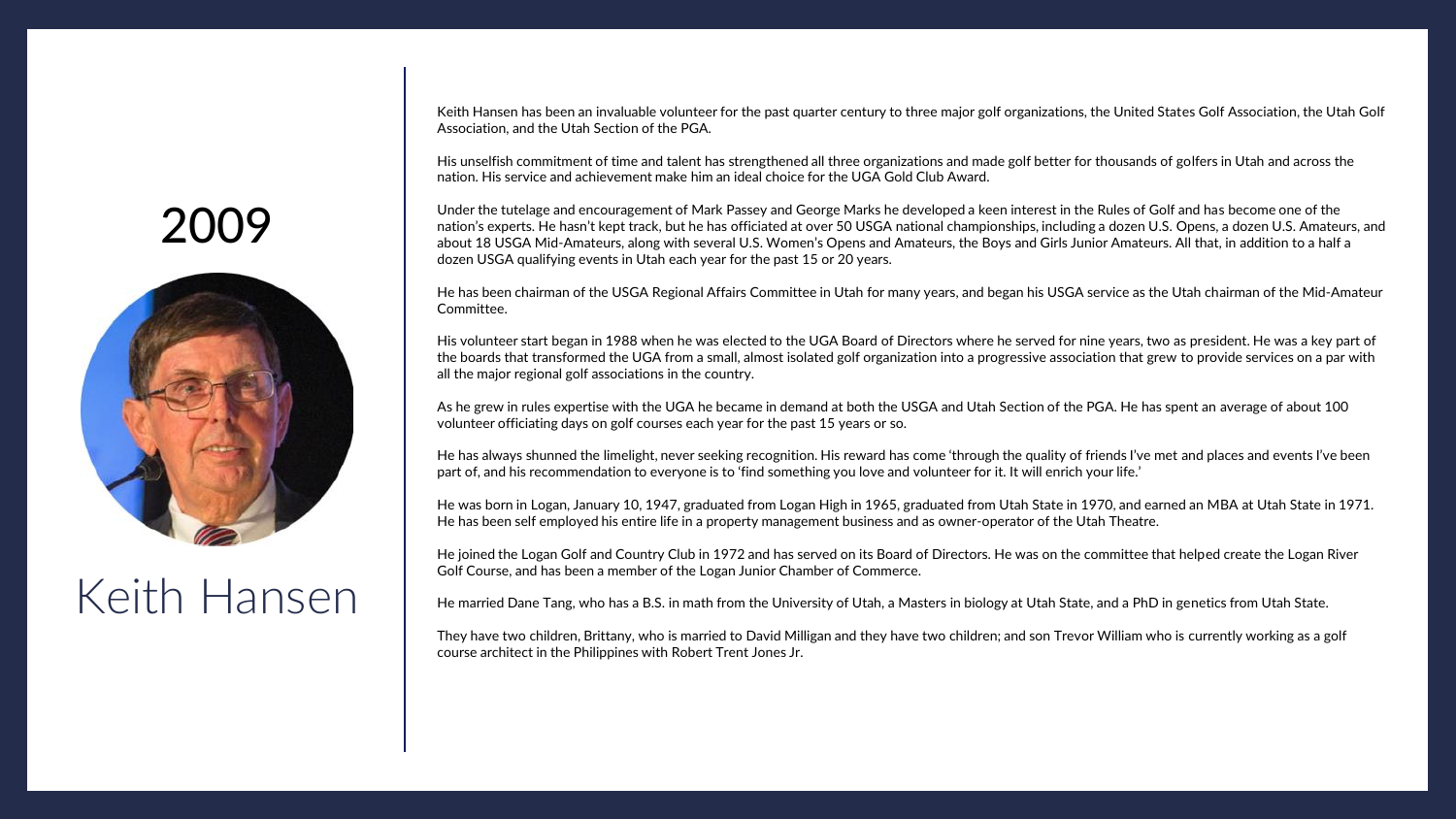For more than 30 years Joe Watts has been at the vanguard of Utah golf. With consistent focus Joe has been a prime mover in leading the UGA to a significant increase in programs and services.

As a friend to players, volunteers, professionals, and media he has engaged in nearly every aspect of golf in the Beehive state and has earned the love and respect of his fellow golfers.

He was elected to the UGA Board of Directors in 1986 and was President of the UGA in 1988.

In 1990 he became the UGA Executive Director, a position he held for 19 years. Those were growth years for Utah golf. Many new courses were built and the UGA membership more than tripled as did the UGA programs and services.

During that time the Utah Golf Hall of Fame and the UGA Gold Club were initiated. All the golf courses were measured and rated to conform with the USGA Course and Slope Rating System. The UGA handicap system was brought inhouse and the UGA provided computers for handicap purposes to all the courses in Utah. The UGA was one of the first golf associations in the world to develop a comprehensive web page. Many new UGA tournaments were added, including the Utah-Arizona Shootout. The 100th Utah State Am was celebrated, including the publication of the Utah State Amateur history book, and the 8-man team leagues were re-invigorated.

Joe was born in Logan, Utah, Nov. 7, 1938, the son of Conley and Barbara Parkinson Watts. His siblings are Richard, Gary, Bobbie Jo Kerr, and Steve. He married Sharon Raymond in 1962 and they have two children, Connie and Joey, and five grandchildren. He graduated from Logan High in 1957 where he was selected to the All State basketball team.

After high school he became the sports editor of The Daily Herald in Logan, went on an LDS mission to New Zealand, played one year on the Utah State basketball team, and graduated from USU in 1964.

He was a teacher and basketball coach at Logan Junior High for three years while continuing as sports editor of the paper.

In 1966 he became sports editor of The Daily Herald in Provo where he reported on the Utah Valley sports scene for ten years, including the rise to national prominence of the BYU golf and football programs.

As sports editor at the two newspapers he chronicled the Utah golf scene and the Utah State Amateur championship for a period of 20 years, from 1957 through 1976.

He was co-founder and manager of Watts Lumber in Lindon from 1976 to 1986, and then founded Utah Golf News, a magazine that eventually morphed into the current Fairways Magazine, the official magazine of the UGA.

Joe's never ending example of energy, optimism, and cooperation have not gone unnoticed by those who are trusted with the administration of golf in Utah.

His habitual salutation of 'Savor the birdies' will forever live in the hearts of many. With this presentation of the UGA Gold Club the UGA and its members say a hearty 'cheers' to Joe.

#### <span id="page-16-0"></span>2008



#### Joe Watts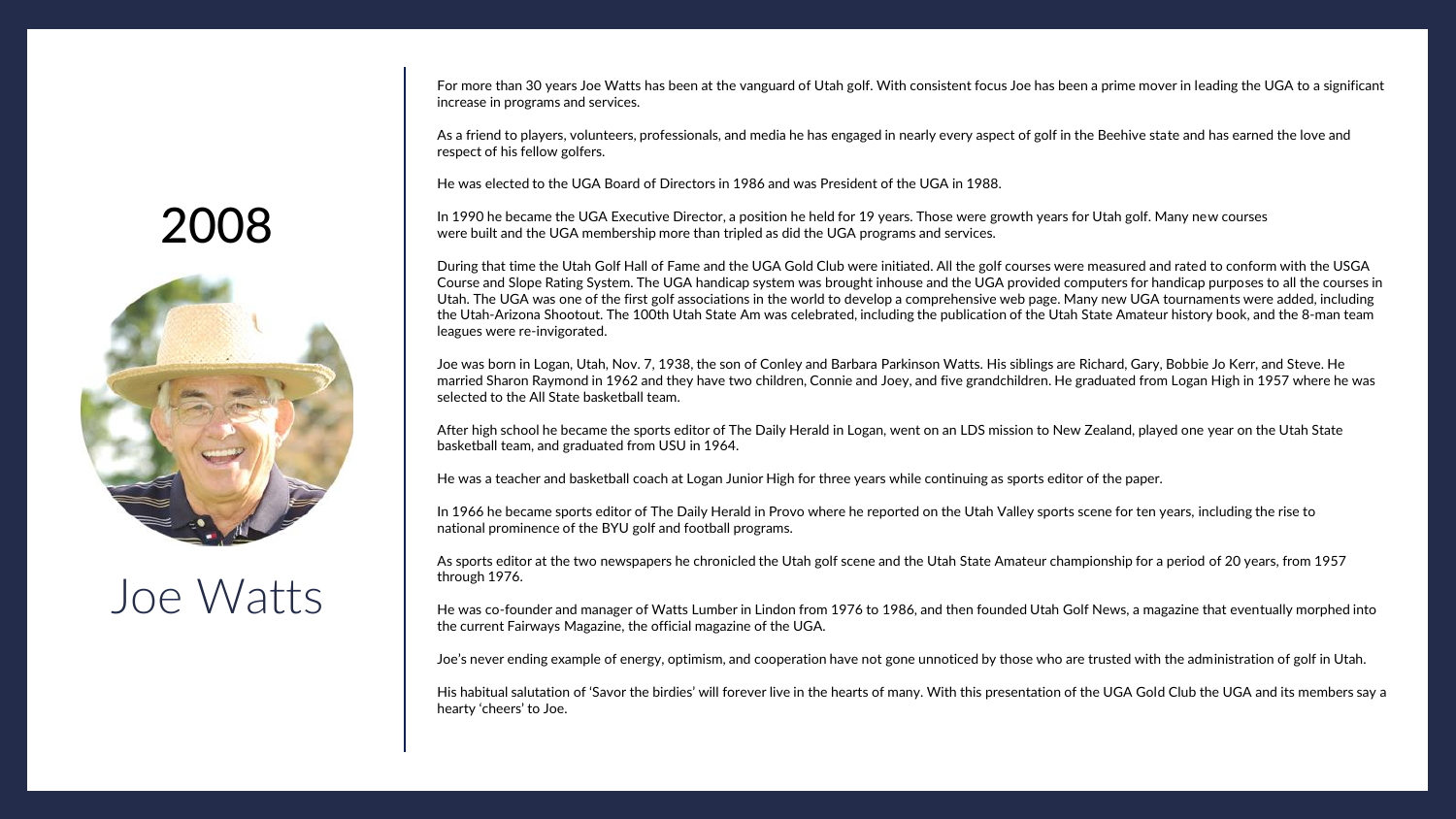<span id="page-17-0"></span>

#### Parley Petersen

Parley Petersen has served the Utah golf community for almost half century with an unusual grace and style that has endeared him to his fellow golfers. He 'fits to a tee' the description of the UGA Gold Club Award.

He has been the General Manager of Riverside Country Club for 25 years and during those years has touched the lives of thousands of golfers beyond his own club members. The club has been generous in offering its beautiful facilities to outside groups to promote the good of the game. It was the Utah home of the Hogan and Nike Tour in the infancy of those tours and Parley played a key administrative role during those events.

The club has also been a generous host of the Utah Open and the Utah State Amateur, including the 100th Utah State Amateur, and every year has made its course available for USGA qualifying events. In each case Parley has been front and center in making the events run smoothly for contestants, spectators, members, and guests.

He has managed a growing, changing, active country club of 500 members, a staff of 30 to 50, a golf course, a swimming pool, a clubhouse, food and beverage service, with facilities to host community groups for meetings, weddings, and other special occasions. It is no easy task, but you wouldn't know it to observe how smoothly it all runs, how seemingly effortless it all is to Parley.

He has served the Riverside membership under 25 different presidents and boards of directors, and helped guide various committees that are responsible for numerous activities, and always with a great sensitivity to the needs of everyone involved. He has relied heavily on the quarter-century service of Robert McArthur, the head pro, and Steve Budge, the superintendent, as well as Peter Villano, the executive chef, and Joni Sloan, the office manager.

Parley's charm is in his courteous, graceful style. Never in a rush, but always on time. Never in a panic, but always prepared. Never flustered. Always immaculate in dress and manner. His quiet, gentle tone of voice and reassuring smile calm any ruffled waters.

He's keenly observant of the needs of others, before they even realize their need. He fixes distractions without distraction. He senses anyone's discomfort, and makes them comfortable, with a kind word, an inclusive welcome, a wink.

He has been a huge supporter of everything golf, but particularly supportive of the Utah Golf Association, the Utah Section of the PGA, the Utah Club Managers Association, and the BYU golf program. He served on the Board of Directors of the Utah Golf Association for nine years, and one year as its president.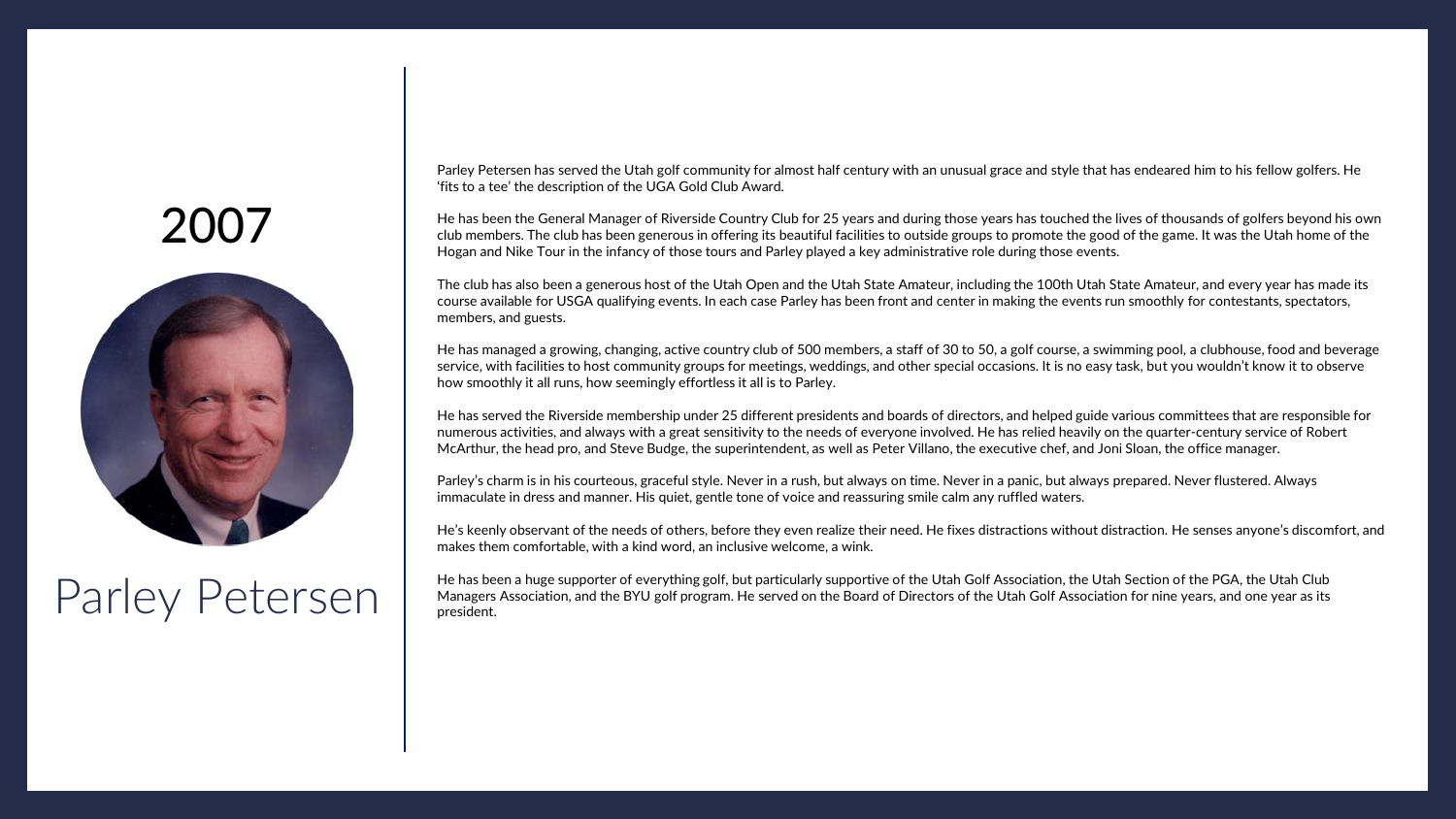Jimmy Thompson, one of the illustrious members of the UGA Gold Club, mentored many of today's top golf professionals and treated several of them as if they were his own sons. Jimmy passed away earlier this year, but his legacy is living on in the lives of those he influenced.

He would be proud that another one of his 'adopted' sons, Doug Vilven, has been selected to enter the UGA Gold Club in the very year of his passing.

Doug's introduction to the game was as a caddie at the Salt Lake Country Club at the age of 13 shortly after his family moved to Utah. He attended Highland High School and was medalist at the Utah State High School Championship. He played collegiately at Utah State and graduated in 1971.

Doug began his professional golf career as the assistant to Jimmy Thompson at Los Coyotes Country Club in Buena Park, California in 1971. He moved with his mentor and helped him open the Tri City Golf Course in 1973.

He watched, learned, and emulated the friendly traits and hard working habits of his mentor and then ventured on his own to an assistant position at the Salt Lake Country Club under Tee Branca. In the winters he was the assistant at the Tamarisk Country Club in Palm Springs.

His first head professional position was at the Plum Tree National Golf Course in Illinois where he worked for three years. He yearned to return to Utah and in 1979 took the head position at Oquirrh Hills in Tooele.

He moved to Park City in 1982 where he had wonderful success as the head professional and general manager at Park City Golf Course, a position he held for ten years. He was a big advocate of men's and women's clubs and saw total rounds increase by more than 80%.

In 1992, with the help of some key investors, he opened his own Golf in the Round facility in Salt Lake City. Opening the driving range and golf course was a dream come true, but it brought with it many challenges.

Through innovation, hard work, and much personal sacrifice the facility has become very successful and now has the largest range volume of any facility in Utah. Golf in the Round has provided teaching opportunities for some of the state's best teachers, and was where his old mentor Jimmy Thompson found happiness in his later years.

During his entire professional career he has been actively supportive of the various PGA organizations. He was President of the Rocky Mountain Section of the PGA from 1984 to 1986 and was elected to the national Board of Directors of the PGA of America where he served from 2002 to 2005.

He was named Utah Section Professional of the Year twice, in 1986 and 2000, and won the Utah Section Horton Smith Award seven times for his exceptional service in educating other professionals.

On a national level he was an original faculty member of the national training program for golf professionals and administered seminars at more than 50 sites throughout the country. He has also taught seminars on public golf operations and management, and numerous business operations seminars throughout the country.

He has become an expert rules official and gives willingly of his time and expertise in that capacity and has been a teacher at national seminars. He was a member of the national PGA Rules Committee from 1992 through 2002.

For 11 years he was the television color commentator for the PGA Senior Tour event at Jeremy Ranch.

He and his wife Denise have two children, DeDe and Michael. Denise has played an active role in the success of Golf in the Round and is a well known and popular golfer.

# <span id="page-18-0"></span>2006



# Doug Vilven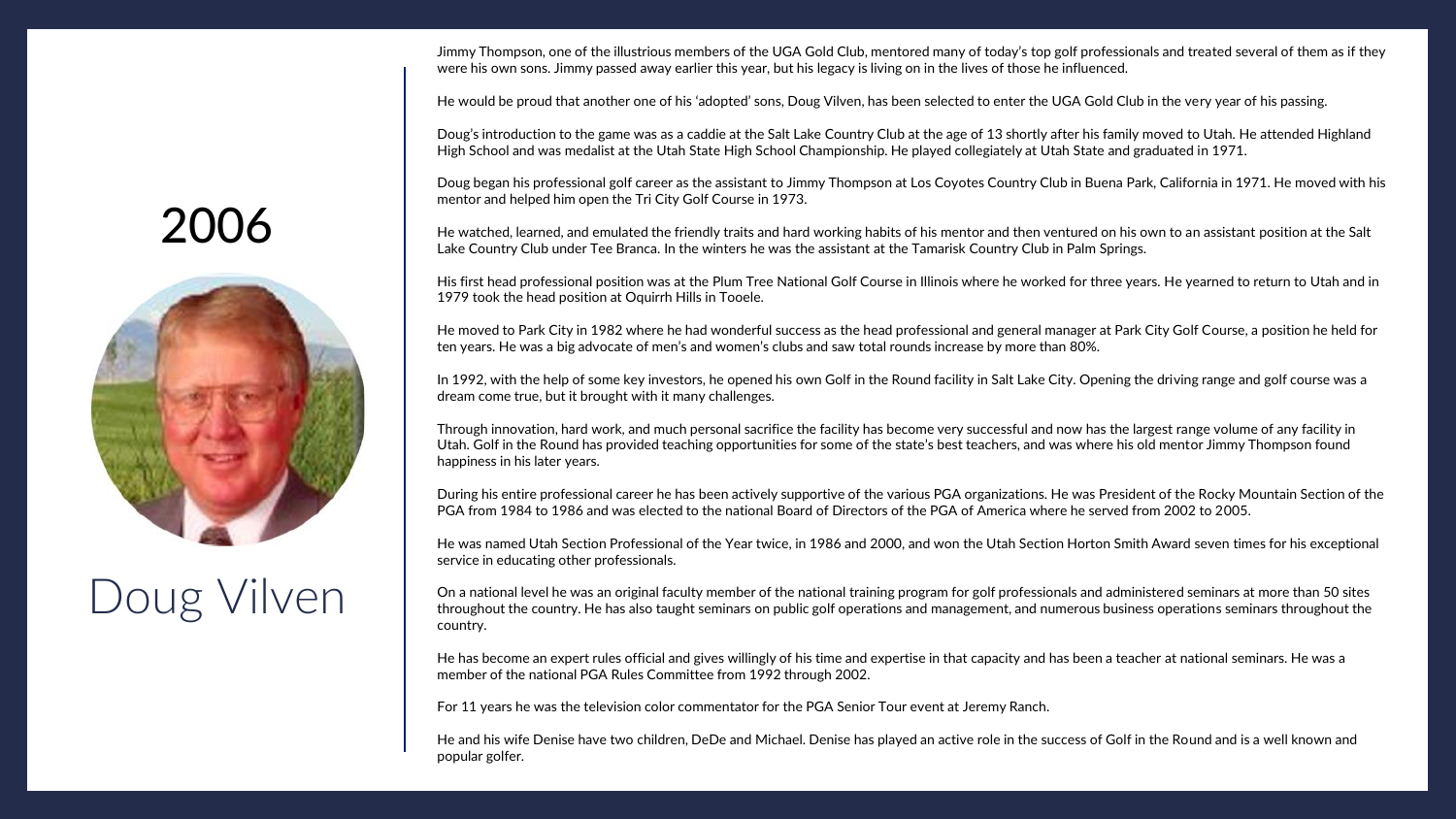As an 'orphan' Tony Bermingham was 'adopted' by golf and became a 'favorite son.'

Born in London, England on April 30, 1937 to parents he never knew, his adoptive mother, Margaret Leonard, moved them to Ogden, Utah when he was 12. By pure fate they chose a home near the Ogden Golf and Country Club, and the caddie shack became his home away from home. He was 'adopted' by the members of the club, and everywhere he went thereafter golf became his family and now the orphan boy is surrounded everywhere he goes by 'family.'

No one person in Utah has a more intimate knowledge and acquaintance of every tidbit about golf in Utah for the past 50 years. He has traveled the entire state and held a variety of jobs in golf. His knowledge, and amazing recollection of golf events, even obscure trivia, has been invaluable to the Utah Golf Hall of Fame Committee, a committee on which he has played a key role since its inception.

While many golfers can recall their own shots for years afterwards, Tony puts an unusual twist to it. He remembers others' shots from 50 years ago to the present. But that's Tony. He's always had an admiration for others and their achievements and has always promoted and supported others in a kind and selfless manner.

Why do others attach themselves to Tony so comfortably? Probably because of his good nature, his uncanny, natural wit, his generous happiness. He is the life of the party, the bearer of good news and happy jokes. His timely wit has quickly resolved many tense moments between friends. His presence in a conversation is like a fine wine.

His interest in golf began as a caddie at Ogden G&CC. He rose to caddie master and eventually became an assistant professional. For supplemental income he also worked at Paramount Dairy and in the shoe department at B & B Clothier.

He helped Ernie Schneiter, Jr. open the Ben Lomond golf course and also worked for Ernie Schneiter, Sr. during the opening of Schneiter's Riverside.

In 1964 be became the assistant professional to Dean Candland at Logan G&CC. His first head professional job was at Skyway Golf Club in Tremonton. The next year he became the head professional at the Copper Club in Magna where he worked for four years.

In 1970 he shifted directions and became a manufacturer's rep for many golf product lines, selling to pro shops throughout Utah, Idaho, Wyoming, Colorado, Nevada, and New Mexico. In 1983 be gave up most of his lines to represent Foot-Joy shoes full time.

He helped the Utah PGA Section for ten years as coordinator of pro-ams and opens, organizing and managing the events. He also served as President of the Copper Club for one year and President of the Utah Golf Sales Association for nine years, during which time he introduced a Merchandise Show and the Utah Book of Golf.

In 1980 he began volunteering for the Utah Golf Association where he was involved in course rating and helped with tournaments. He was elected to the UGA board in 1993 and served in various positions on the board until 2002. During this time he also operated the café at West Ridge Golf Course and met many more friends.

In 1956 he married Arlette Boiteux, who was born in Lausanne, Switzerland. She has been his partner and supporter for all these years and helped sustain the family by managing their family wedding reception business.

They have five children, Michael Bermingham, Christine Walker, Stacy Conologue, Sean Bermingham, and Tiffany Christensen. They have 13 grandchildren and two great grand children.

During all those years, aided by his travels and his wide variety of experiences within the golf industry, he has earned thousands of friends who have a special feeling of love for him.

# <span id="page-19-0"></span>2005



#### Tony Bermingham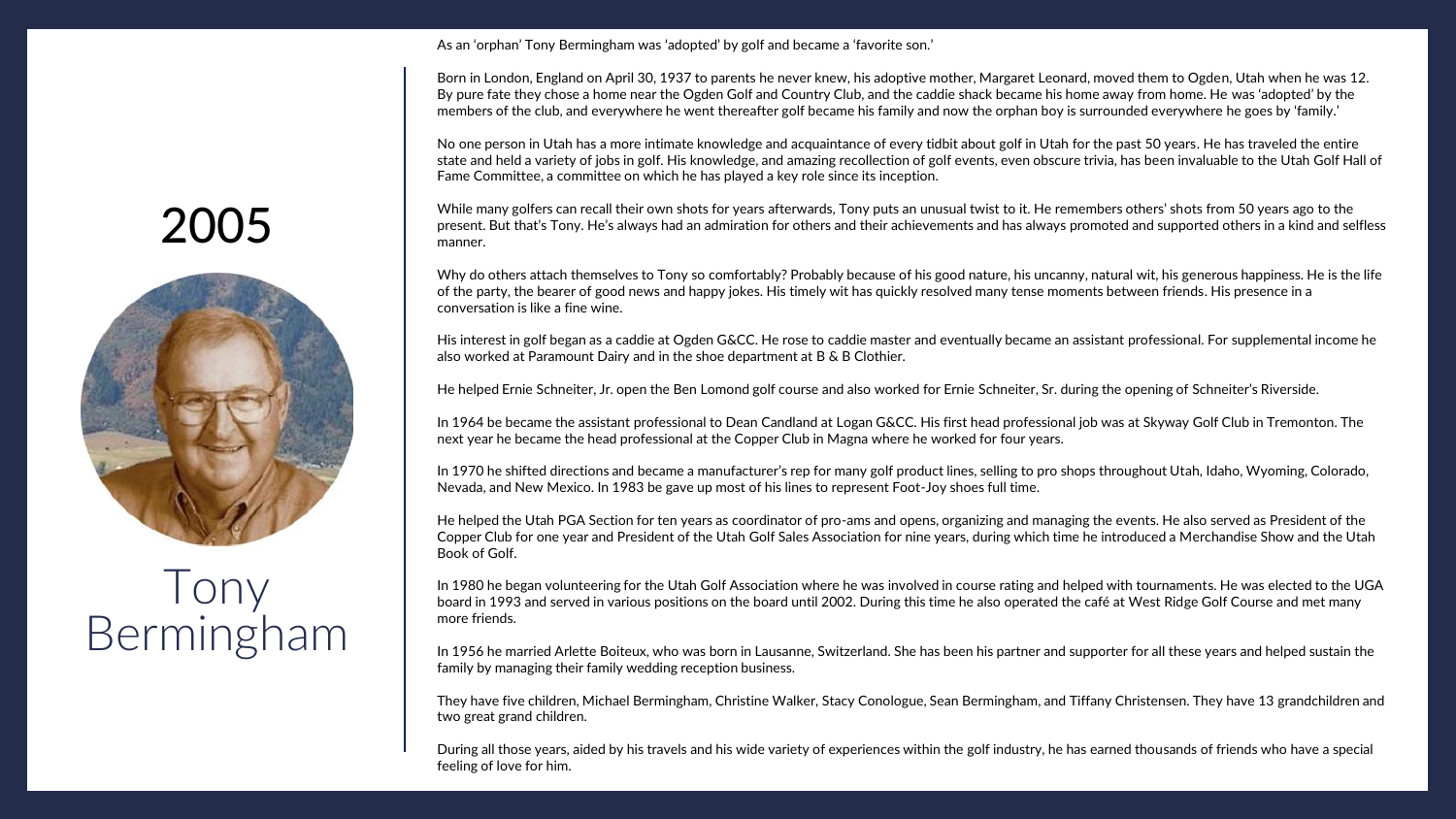Forty years ago a perfect match was made, Hobble Creek Golf Course and Sonny Braun. They are inseparable. You can't think of one without the other. Pleasant, calm, peaceful, and popular describes them. They have never been without each other.

At the young age of 32 Sonny Braun became the first head professional at Hobble Creek and 38 years later he is still the only head pro at Hobble Creek. That's a Utah record. No other golf course in Utah has had the original pro maintain his position that long.

Sonny and his brother Jerry and sister Mary grew up loving golf. Sonny and Jerry both became golf professionals and Mary became the reigning women's club champion at Timpanogos Golf Course for the better part of three decades. Her daughter Terri is a Women's State Am champion and her son Craig is the assistant pro at Hobble Creek.

Sonny started into golf at the age of 12 when he began working at the original Timpanogos Golf Course. He worked at Timp for a period of 17 years, interrupted for two years by service in the Army.

During those years at Timp he worked under the tutelage of Jimmy Thompson, Bill Johnston, and Dave Crowton. While in the Army he served as assistant professional to Ben Cavalier at Fort Sheridan golf course.

In 1963 he went to Monterey Peninsula Country Club as an assistant pro with John Geertsen, Jr. He maintained that position until he was invited back to Utah County to be the head pro at Hobble Creek.

All totaled he has served in golf shops for 58 of his 70 years of life.

During his years at Hobble Creek he established strong men's and women's golf associations and worked closely with various mayors and city councils to build a solid core of loyal Springville golfers.

Hobble Creek, because of its unusual beauty and serenity, attracts thousands of golfers from throughout Utah, but Sonny sees that it retains the feel of a small community golf course. As the golf course icon Sonny has conscientiously worked on linking the community to the course and as a result the citizens of Springville take an unusual pride of ownership in their golf course. To them, Hobble Creek is their country club.

Sonny is a fine player, holding the Hobble Creek Course record at one time with a 63, but has devoted his golf focus to administration and teaching. He also developed a talent in golf repair and refinishing clubs and became a craftsman at it. He has won numerous awards including Merchandiser of the Year, the Bill Strausbaugh Award for Public Relations, and recently the Utah Section PGA 'Gentleman Jeff' Award.

The Art City Amateur Tournament he established is a fixture in Utah golf and because of his respect for history the tournament has developed an enduring tradition.

Without being flamboyant he is personable and friendly. He pays attention to detail, and runs an orderly operation. He takes pride in the condition of the golf course and the cleanliness of the clubhouse and always has time for a cheery hello and a friendly chat.

He is loved by Springville City officials and citizens, the men's and women's clubs at Hobble Creek, the employees, and all Utah golfers who have had a chance to enjoy his company.

Sonny married Laurel Turner 44 years ago, and they have three sons, Scott, Steve, and Shea.

# 2004



# Sonny Braun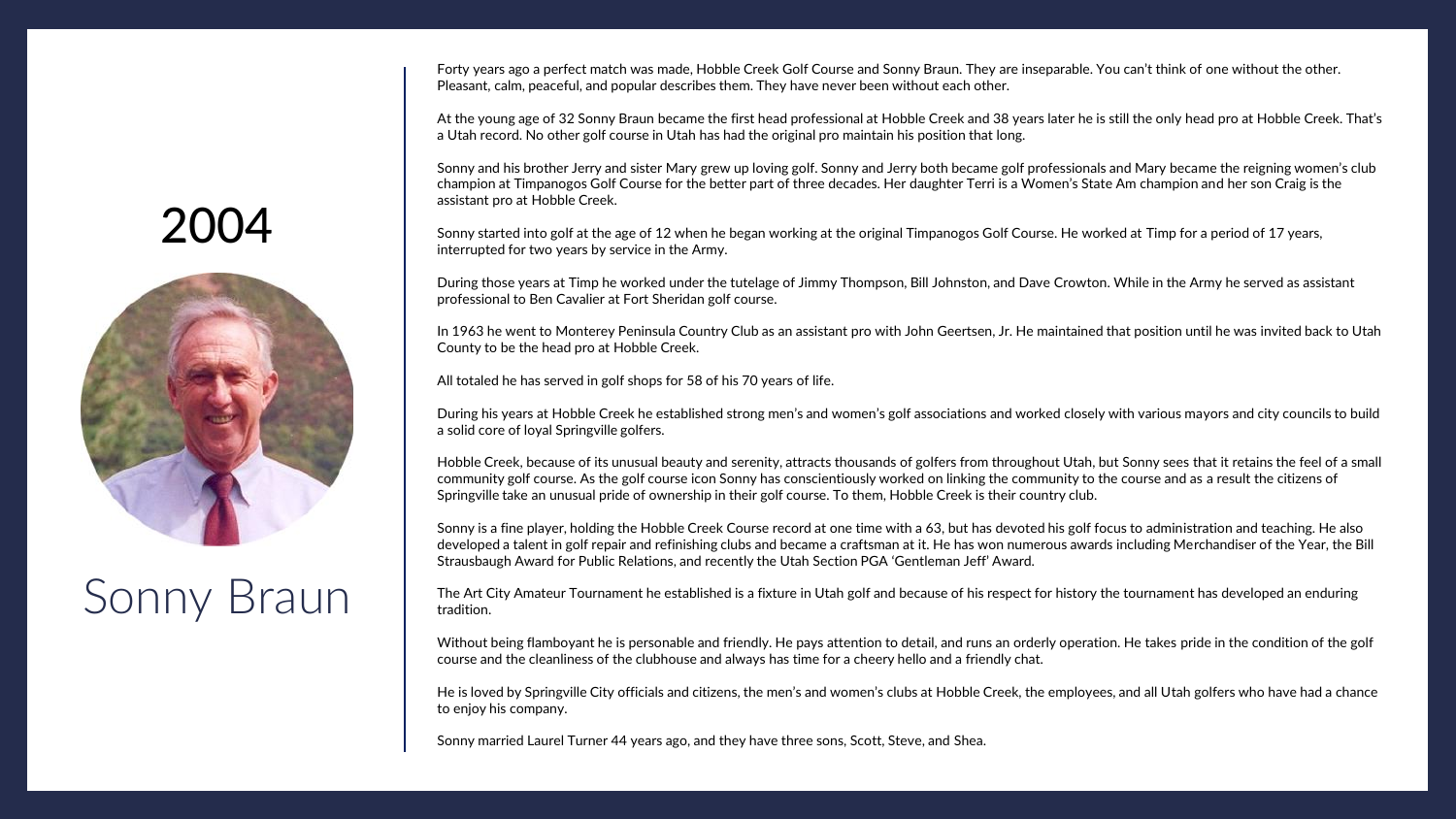

# Jerry Marks

Jerry Marks is the man most responsible for supervising the administrative details of the handicaps of all UGA members for the past quarter of a century. He was the first person to computerize UGA handicaps and kept the UGA system technologically current in the rapidly changing computer industry.

He began as an independent contractor in 1980 and then became Director of Computer Operations and Handicapping for the UGA in 1991. During his years of service to the UGA he was responsible for supervising all the software developments relating to the handicap system and directed a program that saw the UGA purchase and install computers for all 100 golf courses in the state.

During his years the UGA never missed a bi-monthly update of the handicaps of UGA members. When he first started tracking UGA handicaps there were under 10,000 members and he helped that number grow to over 30,000.

For the past 20 years Marks has also been in charge of handicapping and computer services at the DuPont World Amateur Golf Championship at Myrtle Beach, South Carolina, the largest golf tournament in the world. The tournament attracts over 5,000 golfers for a weeklong tournament at 70 different golf courses.

Jerry is the son of George and Phyllis Marks. George was the first recipient of the UGA Gold Club Award in 1988, and was also inducted into the Utah Golf Hall of Fame. George and Jerry are the first father-son duo in the UGA Gold Club.

Jerry was born in Salt Lake on Christmas Day, 1946, graduated from Highland School where he played on the golf team, served an LDS mission in Scotland, and attended the University of Utah and Westminster.

Jerry and his wife Leann have five children between them, Jeff and Greg, Jamie, Chase, and Destrie, along with six grandchildren.

Jerry personally traveled to every golf course in the state and worked with professionals and amateur committees all across the state in solving the myriad of problems that develop in the processing of handicaps. Along the way he made thousands of friends. He did all this stressful work with little fanfare and little recognition, never losing his cool, and preferring to shun the limelight and just get the job done.

He got it done.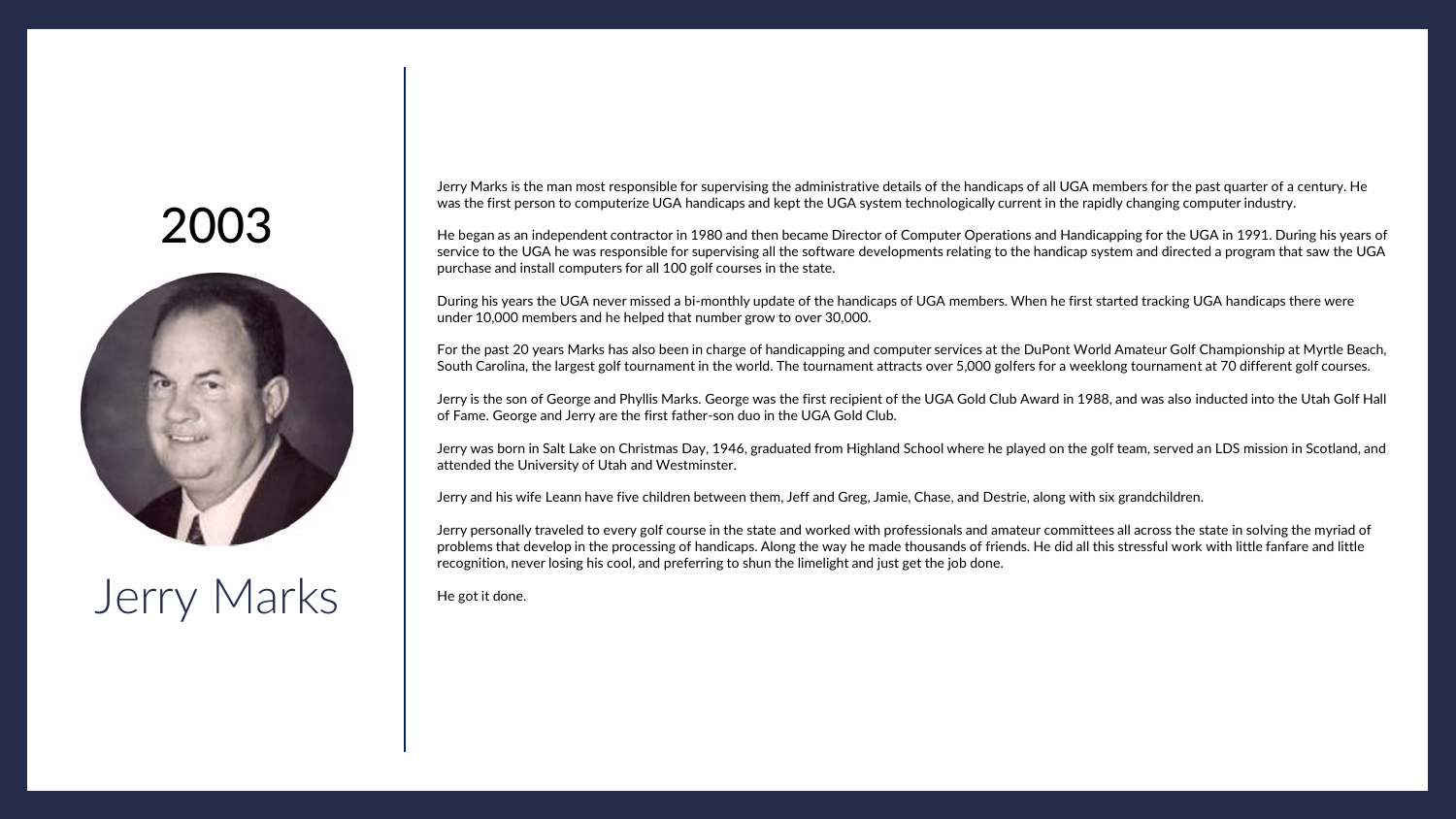<span id="page-22-0"></span>

# Jeff Beaudry

"Gentleman Jeff."

That's the moniker on the sportsmanship award presented annually by the Utah Section PGA. It is named after Jeff Beaudry and is an indication of the esteem in which he is held by golfers throughout the state.

As the Executive Director of the Utah Section of the PGA for eleven years he played a major role in the progress of all aspects of golf in Utah. He elevated the professionalism of the Utah Section PGA and was instrumental in creating a spirit of cooperation among all the golf organizations in the state.

The gentle and fair manner in which he handled meetings and mediated conflict between people and organizations resulted in progress for all concerned. He received the Utah Section Distinguished Service Award for his efforts in 1999.

He was instrumental in creating a partnership between the PGA and the Utah High School Activities Association that brought dramatic improvement to high school golf programs in the state, He was awarded the UHSAA Distinguished Service Award in 1992. In 1998 he was named the Official of the Year by the National Federation of State High School Associations.

He blended the Utah Nike Tour stop with the Utah Special Olympics in a beautiful and legitimate golf-charity partnership that brought very positive and tangible results to the Special Olympics.

Among those who are close to Special Olympics Jeff Beaudry is a true hero. His genuine interest in advancing the cause of Special Olympics is recognized nationally and internationally and the organization has benefited greatly by his devotion to it.

He was awarded the Bill Strausbaugh Award for Career Services by the Utah Section in 1993, and has also been given the award twice by the Colorado Section as well.

Prior to his years with the Utah Section he was an assistant professional at Mountain View and the head professional and general manager of the Copper Club, and was also a golf manufacturer's sales representative. He is now working as an Employment Services Consultant with the PGA of America.

He and his wife Shawna have two children, Jamie and Zach, and a granddaughter, Randi.

As one of the many beneficiaries of his leadership skills the Utah Golf Association is proud to present him with its most prestigious honor, the UGA Gold Club Award.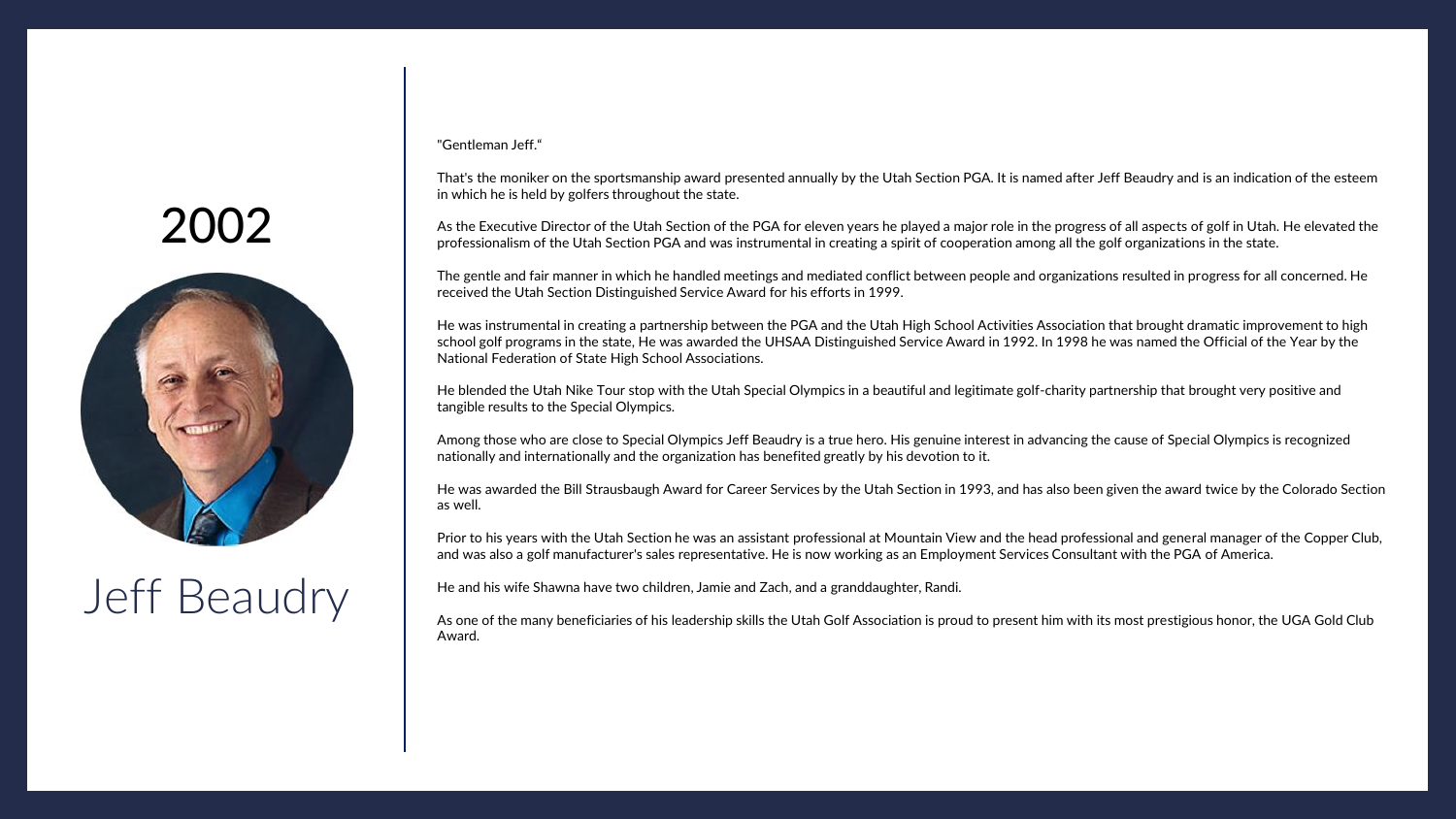<span id="page-23-0"></span>

#### Jeannie Goddard

For a quarter of a century Jeannie Goddard has been the most prominent woman's golf administrator in Utah and in the process of developing organizations, programs, and tournaments she has endeared herself to thousands of golfers of both genders statewide.

She took up golf at midlife and it has become a consuming passion with her, not selfishly, but unselfishly. She started as a 28 handicapper and improved to single digits, and all the time exerted a leadership role in attracting others to the game and making it more enjoyable for all.

She played a significant leadership role in the growth and development of the fledgling Utah State Women's Golf Association, which has been instrumental in providing many tournament opportunities for women that were previously unavailable.

Because of her leadership skills and her ability to work with everyone in a harmonious and constructive way, she became the first woman elected to the Utah Golf Association Board of Directors. While becoming a strong advocate for women on the UGA Board she worked cooperatively within the overall mission of the UGA in establishing new programs and services and advocated for improved men's programs as well. She served on the UGA Board for nine years, including several terms as treasurer, secretary, and vice-president. The programs at the UGA expanded dramatically during her years.

In addition to her roles with the Utah Golf Association she has held leadership positions at several local golf club organizations as well as with the Women's Regional Affairs of the USGA. She has been the chairperson of many tournaments, including both the men's and women's Utah State Amateur Championships.

Because of her broad community connections and her golf management experience she was hired by the Friends of Utah Golf to help manage the PGA Senior Tour Event in Park City. Those were very difficult years for the tournament, and her leadership during that time was critical in saving the tournament from extinction. She played key roles in securing sponsors and organizing volunteers.

Her voluntary community and church activities have benefited many. She was a member of the Mormon Tabernacle Choir for 18 years and during that time traveled much of the world. She has shared her singing talent in solo, duet, and group performances throughout the valley.

Jeannie was born and raised in Salt Lake City, the daughter of Earl and Florence King. She graduated from Granite High School and attended the University of Utah. Her husband, Richard Goddard, has been a marvelous support in all her activities, and has become a valuable volunteer for the UGA as well. They both worked for many years at Rex Williams and Sons. They have five children, Terri (Maher), Scott, Calee (Pholen), Trent, and Guy.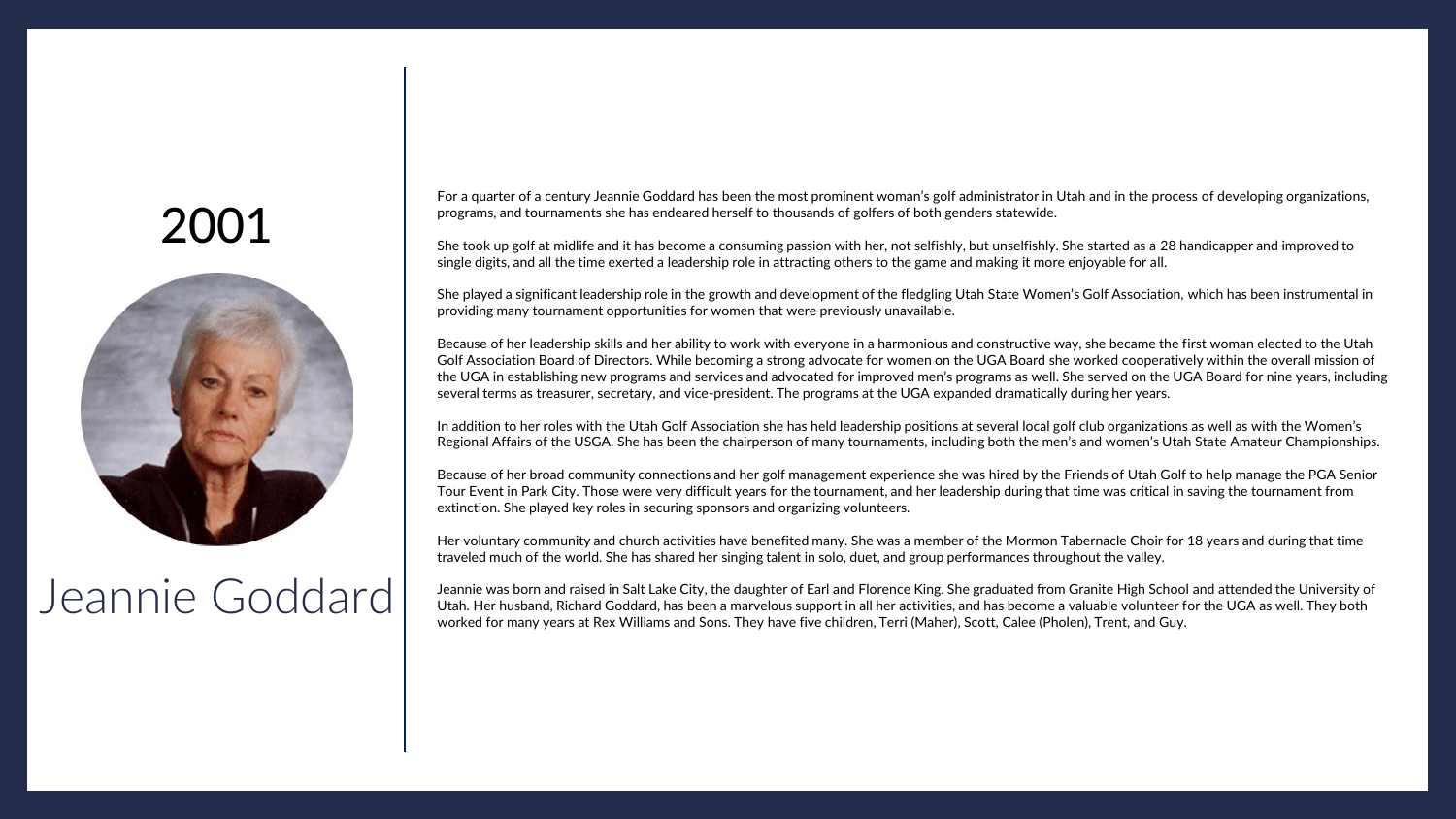<span id="page-24-0"></span>

Ernie Schneiter, Jr.

Ernie Schneiter, Jr. is the son of Utah Golf Hall of Famer, Ernie Schneiter, Sr. He followed in his father's footsteps and became a successful competitive golfer and teacher and club professional, and golf course owner.

Arlen Peacock, a long time admirer of Ernie and a member of the UGA Board of Directors, said, "I think we are giving him this award more for the way he handles his daily activities than for anything else. He is just such a remarkably friendly person that it is a joy for all golfers to be able to spend a few minutes with him. That is really his trademark," Peacock said.

Of course, to go along with it he has many personal achievements as well. He won the Utah Open in 1968 at the Ogden Golf and Country Club, and won many opens on the Utah-Idaho circuit through the 50s, 60s, and 70s.

Ernie Schneiter Jr. was born in 1930. He married Sue Mattsson in 1955. She recently retired from Nordstrom's where she was a department manager for years. They have four children, Brett, Julie, Jon, and Lori. They are all active in various phases of managing the Schneiter family golf courses.

Ernie graduated from Weber High School in 1948 and turned professional in 1950. He became the head professional at Oquirrh Hills Golf Course in Tooele, was an assistant professional for his father at the Ogden Golf and Country Club, spent two years at Blue Lakes Country Club in Twin Falls, and was the head professional at Ben Lomond Golf Course for 11 years.

In 1968, at the passing of his father, he took over ownership of Schneiter's Riverside, which was then a 9-hole course on 40 acres designed by his father. In 1985 Ernie purchased an additional 39 acres and expanded the course to 18-hole and redesigned the original nine. In 1993 he purchased 150 acres in West Point, near Syracuse, and built Schneiter's Bluff Golf Course.

The Schneiter family is one of Utah's greatest golfing families and will remain so for many generations to come.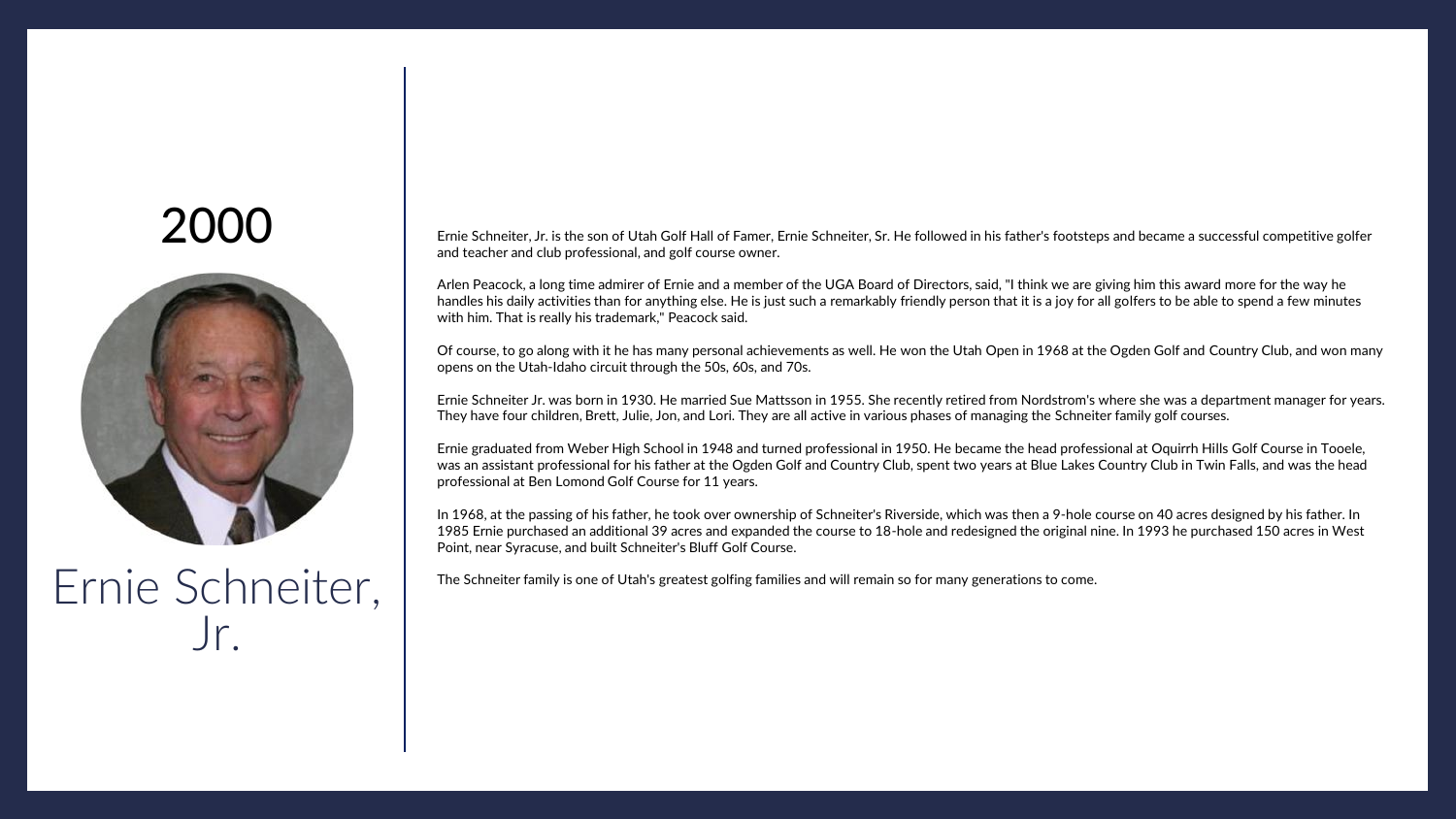<span id="page-25-0"></span>

#### Toni Guest

Toni Guest, because of her consistent cheerfulness and endearing personality, is one of the most popular persons in Utah golf. Because of the love she has engendered from her fellow golfers, and because of her significant contributions to Utah golf, she is the recipient of the UGA's highest honor, the UGA Gold Club Award.

As the Office Manager of the Utah Golf Association for the past 15 years she has been a key behind-the-scenes coordinator of many Utah golfing activities. She started working at the UGA in 1984 and has held key responsibilities in managing the affairs of the UGA ever since. During her span of employment she has helped the UGA grow from 14,000 members to over 30,000. She is the most senior employee of the UGA and has worked with three executive directors.

Because of her excellent relationships with golfers and golf professionals she has been the eyes and ears of the UGA. Her advice and counsel has been invaluable and has been instrumental in shaping UGA policies and procedures.

She has supervised the bi-monthly UGA mailings to all the golf courses and has stayed late many nights and made many special deliveries of handicap reports to anxious golf professionals. She has taken it as a personal challenge to see that the reports are out on time, every time.

She manages the UGA office with utmost courtesy, and always with a cheerful smile. For many years she has been the first telephone contact with almost all UGA callers. In most instances she answers the questions and solves the problems immediately without passing the call onto anyone else. She recognizes hundreds of golfers by voice recognition alone.

Toni has also become an avid, if not addicted, golfer. She started golfing at the age of 25 at Mountain View, and since then has played almost every Utah golf course. She has always held an active membership in a nine-hole league, most often at Forest Dale. She has never come close to conquering the game, but passionately searches for the secret. Her golfing friends are her best buddies.

In addition to her UGA achievements she has been a generous volunteer for other golfing organizations. She has been an official in the scoring tents in every Hogan and Nike Tour event held in Utah, as well as all the PGA Senior Tour events, and for the last 15 years has helped at the Utah Open. She has also been a volunteer course rater and has rated dozens of Utah courses for the ladies.

The only thing in her life that supersedes golf is her family. Her three children, Jami, Curtis, and Greg, are the loves of her life, along with her six grandchildren. She has also remained very close to her sisters, Chree and Dee, and her mother, Thail Olson. She idolized her dad, Jim Landures, who passed away in 1989.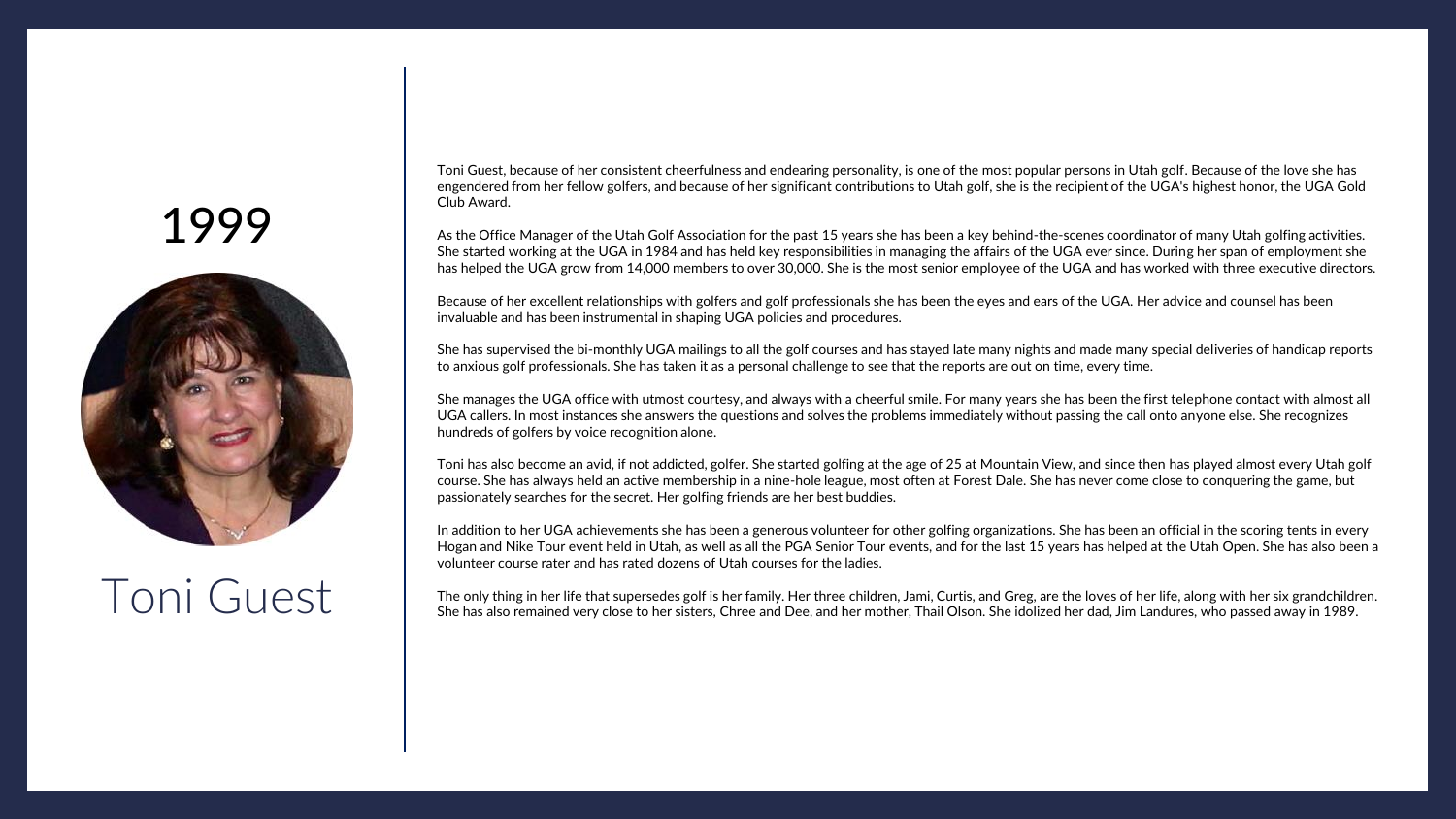<span id="page-26-0"></span>

# Gordon "Gordy" Sperry

During the summer of 1963 Gordon was introduced to the great game of golf and it became his passion.

Any golfer who has teed off and turned in a scorecard knows Gordon. He has worked as a starter or scorer for the Utah Open, the State Amateur and Senior PGA Tour. He was the announcer on the first tee when Johnny Miller made his senior debut in Park City in 1997, and his voice was heard on ESPN. He has spent hundreds of days helping tournaments run smoothly and in the process has met thousands of golfers.

His love of the game is matched only by his affection for every golfer he has met. He is now completing his 40th year of officiating for the Utah Golf Association and the PGA.

All his volunteering hasn't been easy. He has suffered for 36 years with diabetes and takes insulin shots daily, but through the inconvenience and discomfort of this disease, he has always smiled and was anxious to get to the golf course.

In 1998 Gordon was honored with the UGA Gold Club Award. He felt it was a great honor for him to receive this award on the 100th anniversary of Utah Golf. In 2009 the PGA Section presented Gordon with the Presidential Service Award for his many years of service to the game of golf and the Utah Community.

It has been his privilege to work with all five UGA executive directors and 3 executive directors of the PGA Utah Section. He has also enjoyed working with high school golf.

Gordon has been privileged to be associated with the Hogan, Nike, Nation Wide and Web.com Tours, as well as the Utah Open, Jeremy Shoot Out and the Senior Tour.

He has learned from every person with whom he has worked. He says that none of the wonderful experiences that have been his would have been possible without the support of his wife and family.

He often says if he had to do it over again he would follow the same schedule plus more because the rewards have been far greater than the effort. The friends made along the way are his real treasures.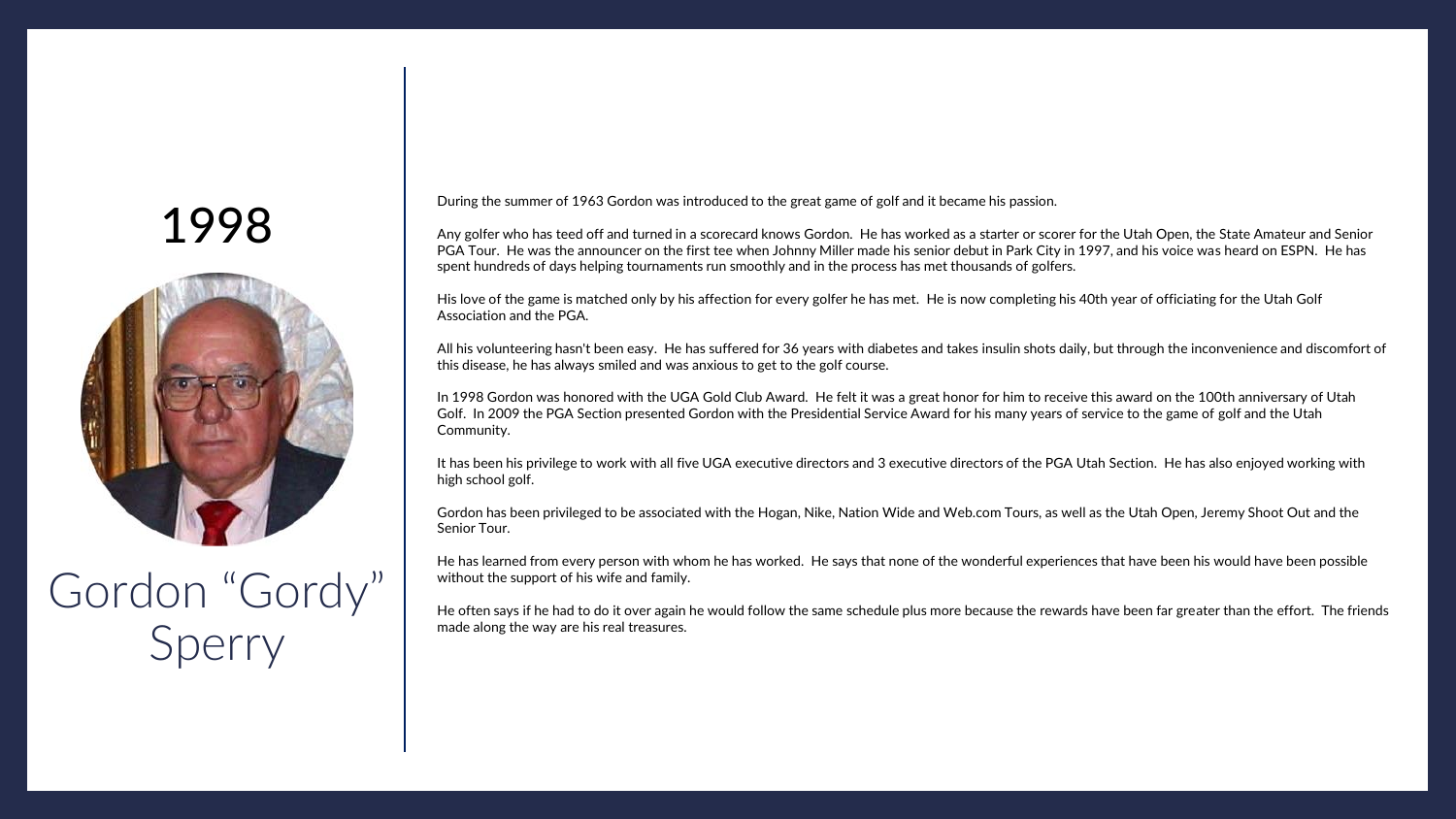<span id="page-27-0"></span>

#### Scott Whittaker

Scott Whittaker and I go back to 1973 when we were roommates at our first PGA Business School in San Francisco. Since that time, Scott has planned his career with one goal in mind: to make as positive a contribution as he can to golf.

Every time I think of a true friend of golf, Scott Whittaker comes to mind. Whether you are talking about women's, golf, amateur golf, junior golf, high school golf, the PGA, or the Bountiful Ridge men's club, Scott is there ready to do whatever it takes to guarantee a quality experience to the participants. When there is something that needs to be done, Scott leads by example.

Scott would never take credit for many of the things he has done. Like most Gold Club Award winners, he is more comfortable working and giving the credit to someone else. Some of Scott's accomplishments though, deserve recognition: He has been the head professional and director of golf at Bountiful Ridge since it opened in 1975. He was a pioneer in the formation of the 41<sup>st</sup> and last section of the PGA of America, the Utah Section, 1986. Her served as president of the Utah Section PGA from 1988-1990. He was selected as the 1988 and 1996 Utah Section PGA Golf Professional of the Year (the only person to be selected trice). He was elected to the PGA of America National Board of Directors, serving form 1992-1996. (During his term on the national board of directors, Scott was also on the Utah Section board, and despite his extensive travel schedule for the PGA, he never missed a section meeting. That is the kind of commitment he has to Utah Golf). Scott was the driving force behind creating the Utah Book of Golf He remains on of the strongest advocates behind the Utah Section PGA's support of junior and high school golf and is a constant supporter of women's golf.

Before we canonize him, however, know that Scott's greatest strengths are also his greatest weaknesses. Scott is not only perpetually late for meetings, but he also single-handedly makes those same meetings 50 percent longer than if he wasn't there. To the uninitiated, you might think this is the end of the story, but what you know after being in meetings with Scott is that to him, people are more important than schedules – so he always takes a few extra minutes to say or to do those things that are important to him. By the end of the day he is bound to be running late. Regarding Scott's talent for marathon meetings, Mt. Ogden Head Professional Steve Wathen put it best when he said, "It's just that Scott has more good ideas in an hour than most of us have in a year."

Scott's selection to this elite fraternity of Gold Club Award winners is a fitting tribute and compliment to those previous winners who continue to stand as an example for he rest of us.

Jeff Beaudry is the Executive Director of the Utah Section PGA and a regular contributor to Fairways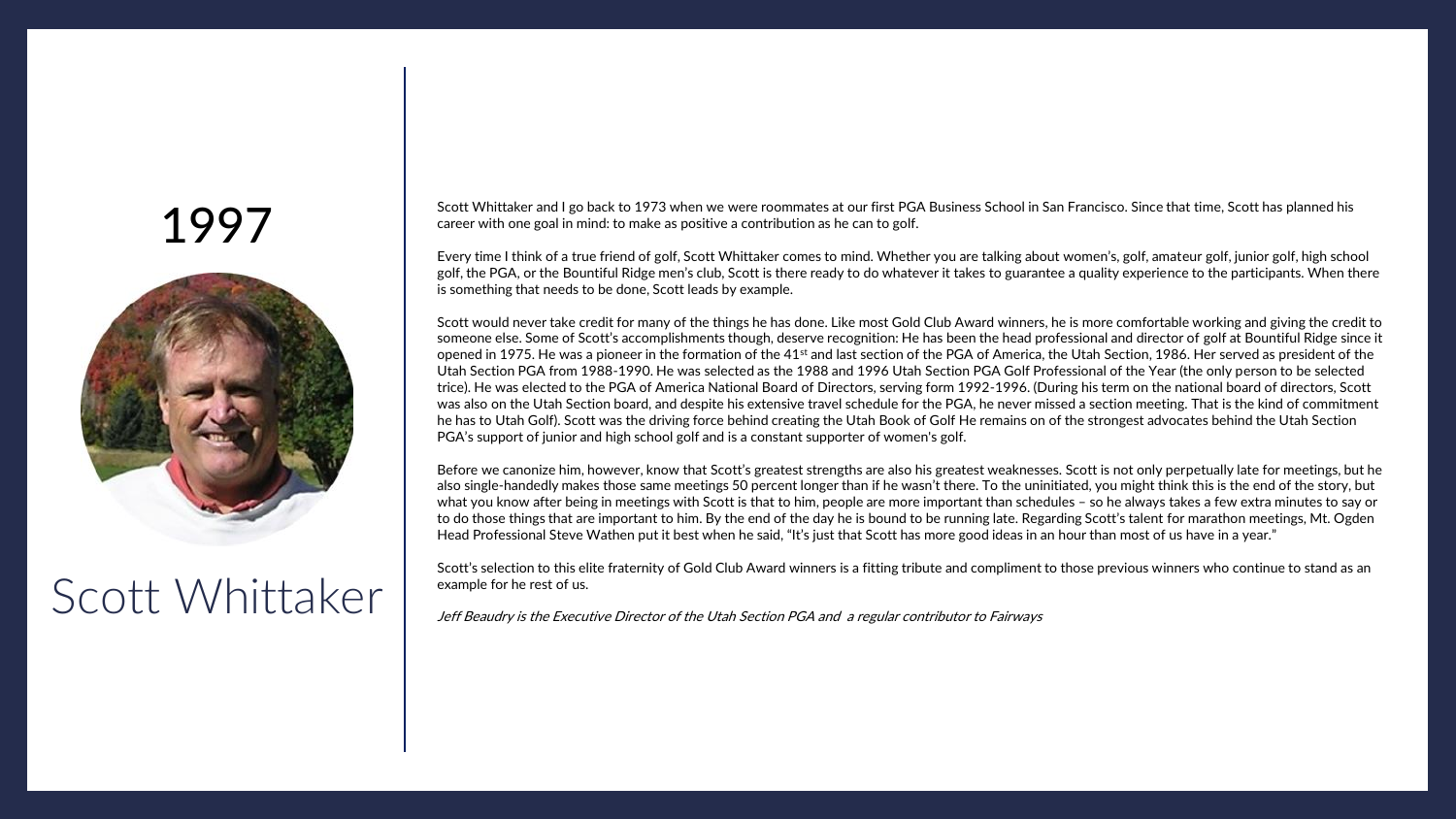<span id="page-28-0"></span>

#### Lynn Summerhays

Lynn Summerhays, who has been the prime leader of the Utah Junior Golf Association for the past ten years, was chosen as the recipient of this year's UGA Gold Club Award, the highest honor bestowed by the Utah Golf Association.

The award was presented as the highlight of the UGA Annual Meeting at the University Park Hotel,

"Although I don't feel worthy of it, I am deeply honored to receive this award," Summerhays said. "Those who have previously received this award are very special people and it's an honor to join with them as a recipient. "The award goes annually to an individual who, through significant achievement or unselfish service, has contributed to the history and tradition of the game of golf in Utah and whose personal integrity, sportsmanship, common courtesy, loyalty, and friendship earn him the love and respect of his fellow golfers.

Summerhays fits the description of the award to a tee. In addition to being a powerful leader of the nationally recognized junior golf program, he has also made significant contributions and achievements in community, church, and business affairs while never losing focus of the importance of family.

A special tribute was paid to him at the dinner by his wife, children and nephew and it exhibited the close love and affection the family has maintained. Bruce Summerhays, Lynn's brother, was playing on the Senior PGA Tour and was unable to attend, but a special tribute from him was read by his son, Bryan.

Lynn is married to Ann Frischknect and they have seven children, David, Rebekah, Elizabeth, Spencer, Boyd, Mary, and Daniel.

Previous Gold Club Award winners have been George Marks, Steve Dunford, Karl Tucker, Jimmy Thompson, Marion Dunn, Mark Passey, Larry Disera, and Garey Chadwick.

A plaque for each of the award winners is on dis-play in the Utah Golf Hall of Fame room at the Eaglewood Golf Course.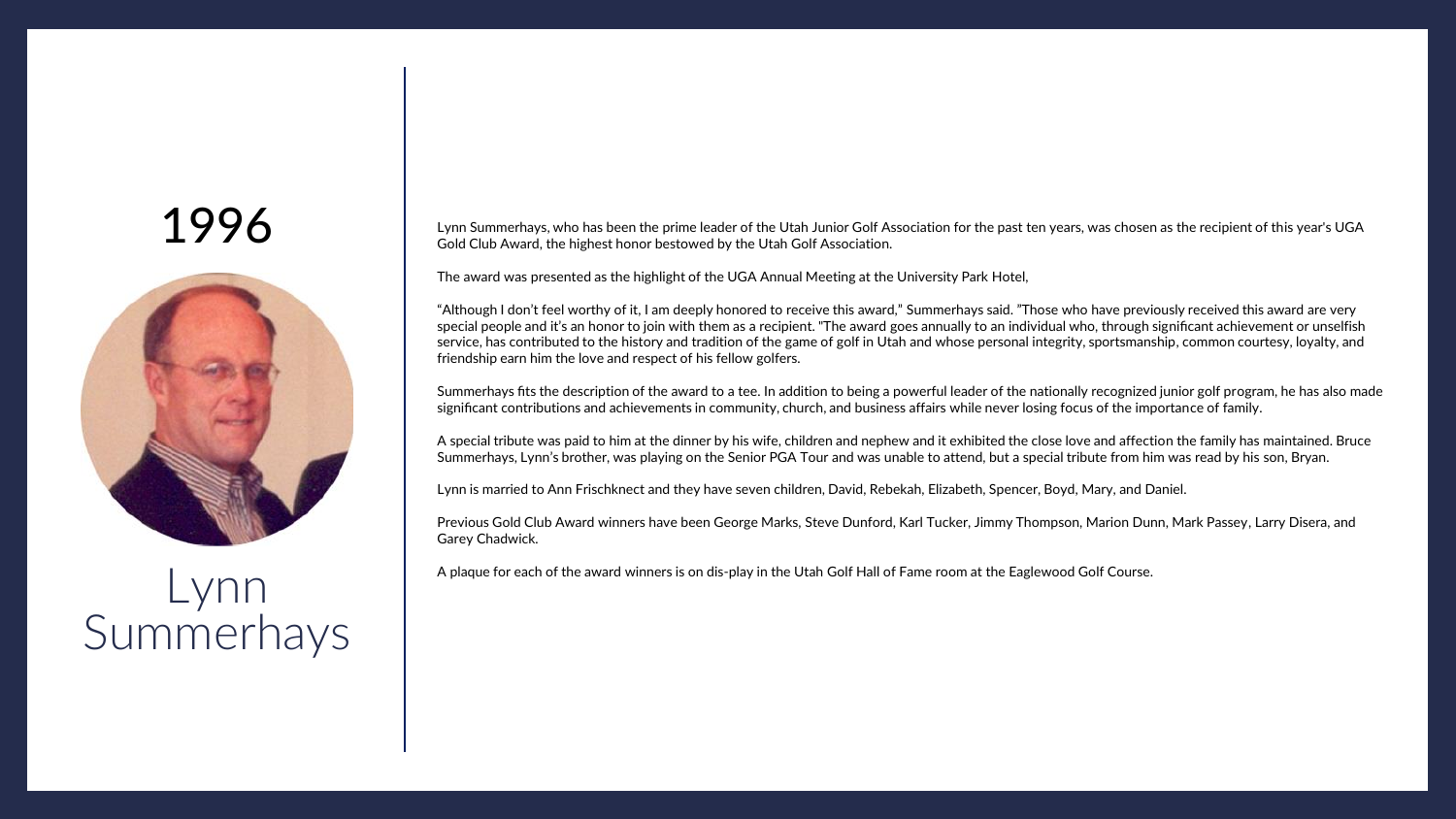Garey Chadwick, past president of the Utah Golf Association and long time volunteer and member of the Utah Junior Golf Association, was the recipient of the 1995 UGA Gold Club Award. It was presented to him by UGA President, Ron Hitchcock at the UGA Annual Meeting at Willow Creek Country Club. The affair was attended by 170 golf leaders from throughout the state.

In his always gracious and humble manner, Chadwick expressed deep appreciation for the award and for the many friends he has developed through his years of service in golf.

The presentation of the award is always the highlight of the meeting. All previous living recipients of the award were in attendance. They are: George Marks, Karl Tucker, Jimmy Thompson, Marion Dunn, Mark Passey, and Larry Disera. Steve Dunford, the only other recipient, was presented the award posthumously.

Another highlight of the annual meeting was the election of two new UGA board members, Paul Hatch of Glendale, and Robert (*Bud*) Paul of Oakridge Country Club. They replaced outgoing board members, Keith Hansen of Logan Golf and Country Club and Karl Thalman of Riverside Country Club.

Hansen and Thalman were each presented a special plaque in appreciation of their nine years of service on the board. They each served two one-year terms as president of the UGA and made significant contributions to the growth and progress of the association.

Mark Passey, regional representative of the United States Golf Association, made a special presentation of the USGA Ike Grainger Award to George Marks for his many years of service to the USGA.

Awards were also presented to all UGA individual and team champions.

Hitchcock, in presenting the Gold Club Award to Chadwick, said, "One of my defining moments in golf was when Garey Chadwick called me by my first name. 'Wow', I thought. 'This big shot from the UGA knows my name.' I was in heaven. It wasn't until later that I realized Chadwick knew everyone's first name. He is recognized as one of the truly good guys in golf. He doesn't have a detractor anywhere. Everyone loves Garey and he is very deserving of this most prestigious of all UGA honors."

Chadwick served 12 years on the UGA board of directors, and two one-year stints as president. He has also served on the Utah Junior Golf Association board of directors since its inception in 1980. He spent much of his vacation time for 12 years traveling with and supervising about 40 different boys while serving as captain of the Utah Junior Americas Cup Team.

Hitchcock pointed out, "Because of his special leadership qualities the boys gained great respect for him, and even after many years, the bond of friendship remains clearly evident."

Chadwick got his start in golf at Bountiful and Davis Park golf courses. He served as President of the Davis Park men's Club for two years prior to being elected to the UGA board.

He has served on the USGA Public Links Championship Committee since 1981, and has been a volunteer for all of the PGA Senior Tour and Nike tour events held in Utah.

1998 Chadwick was born in Ogden and graduated from Weber High School in 1956. He married Elaine Facer and they have four children.

#### 1995



# Garey Chadwick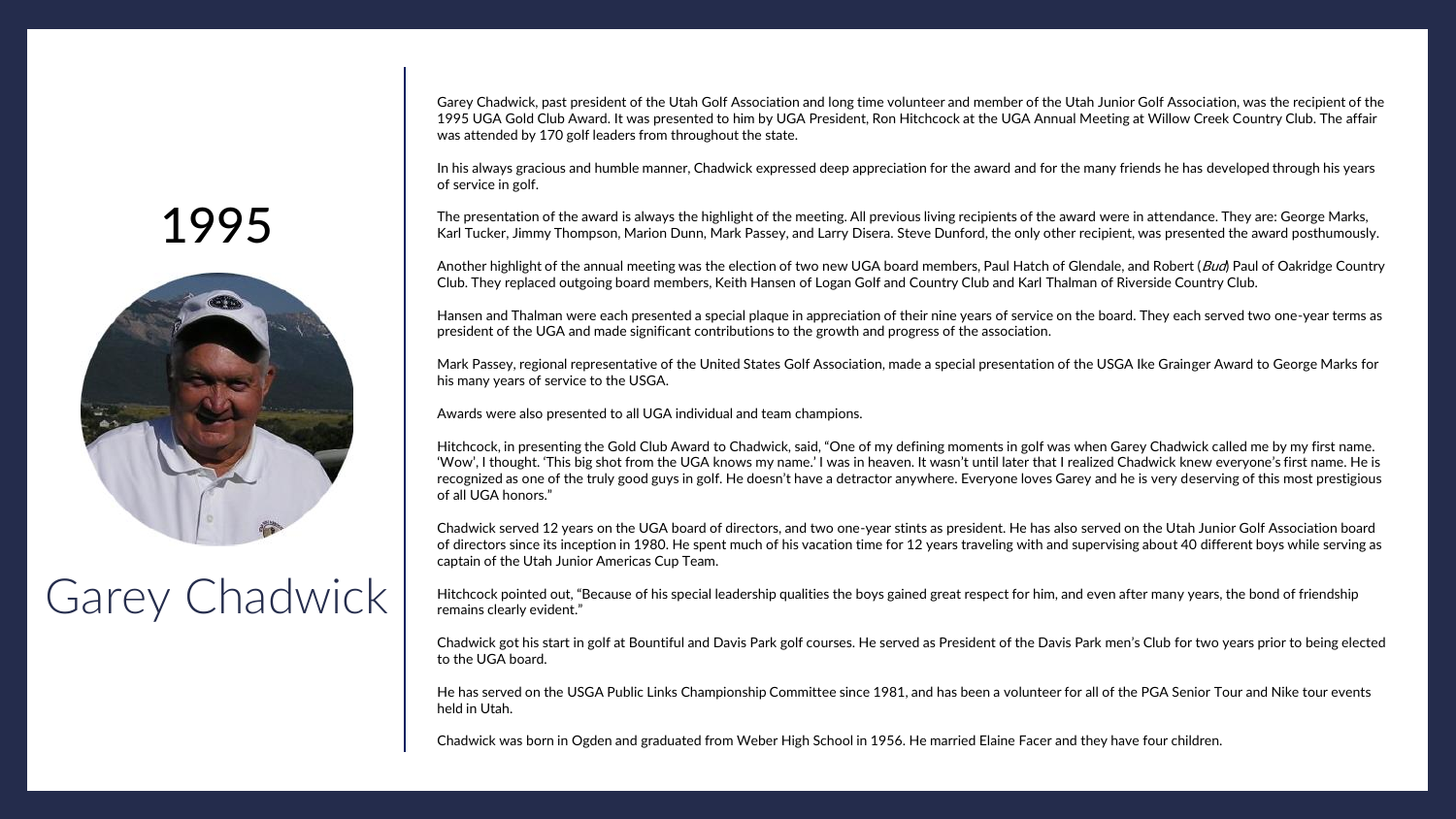

# Larry Disera

The most coveted award of the night was saved for last. The Gold Club Award of the Utah Golf Association honors a person who "through significant achievement or unselfish service has contributed to the history and tradition of the game of golf in Utah, and whose personal integrity, sportsmanship, common courtesy, loyalty, and friendship earn him the love and respect of his fellow golfers." The only disparaging comment with the announcement of Larry Disera winning this year's award was "What took them so long." Disera proclaimed, "This is the greatest honor of my life." Every man, woman, and junior golfer, past and present, in this state should feel honored that Larry Disera is the person he is. No one has given more of himself and his talent than he has over the last twenty years. For a long time, I thought he was a paid employee of the Utah Golf Association. Whenever I needed something it was Larry Disera who answered the call. It did not matter if it was a rules question, help with a tournament or turf management or most of all, help with the course ratings, he was on the spot. Proud of the fact he has played every golf course in Utah, he is a significant asset to the association in whatever capacity he has served.

And serve he has – on the Board of Directors from 1983-1992; as president in 1985 and 1989. He was also on the Board of Directors of the Copper Club for twenty years, serving as president in 1972, 1973, and 1982.

Disera was born in Magna, Utah and graduated from Cyprus High School. He played quarterback and tailback on their State High School Championship football team but it was golf that intrigued him. In the summer months he learned the game, as so many others did, from caddie yards. He entered the copper mines and began a career that would last thirty-seven years as he rose through the ranks to manage the employee relations for the entire Utah Division of Kennecott Copper. Just as he would help the thousands of workers who labored in the mines, he would help the thousands of golfers who played the game throughout this state. The Utah Golf Associations owes a tremendous debt to Larry Disera. His selection to receive the distinguished Golf Club award is a just and fitting honor.

The UGA concluded its annual get-together with pictures, hugs, backslaps, and handshakes around the room. Altogether not a bad way to end a year-long party where everyone seems to get along. Not at all like other places, and you know, I'm glad that's the way it is.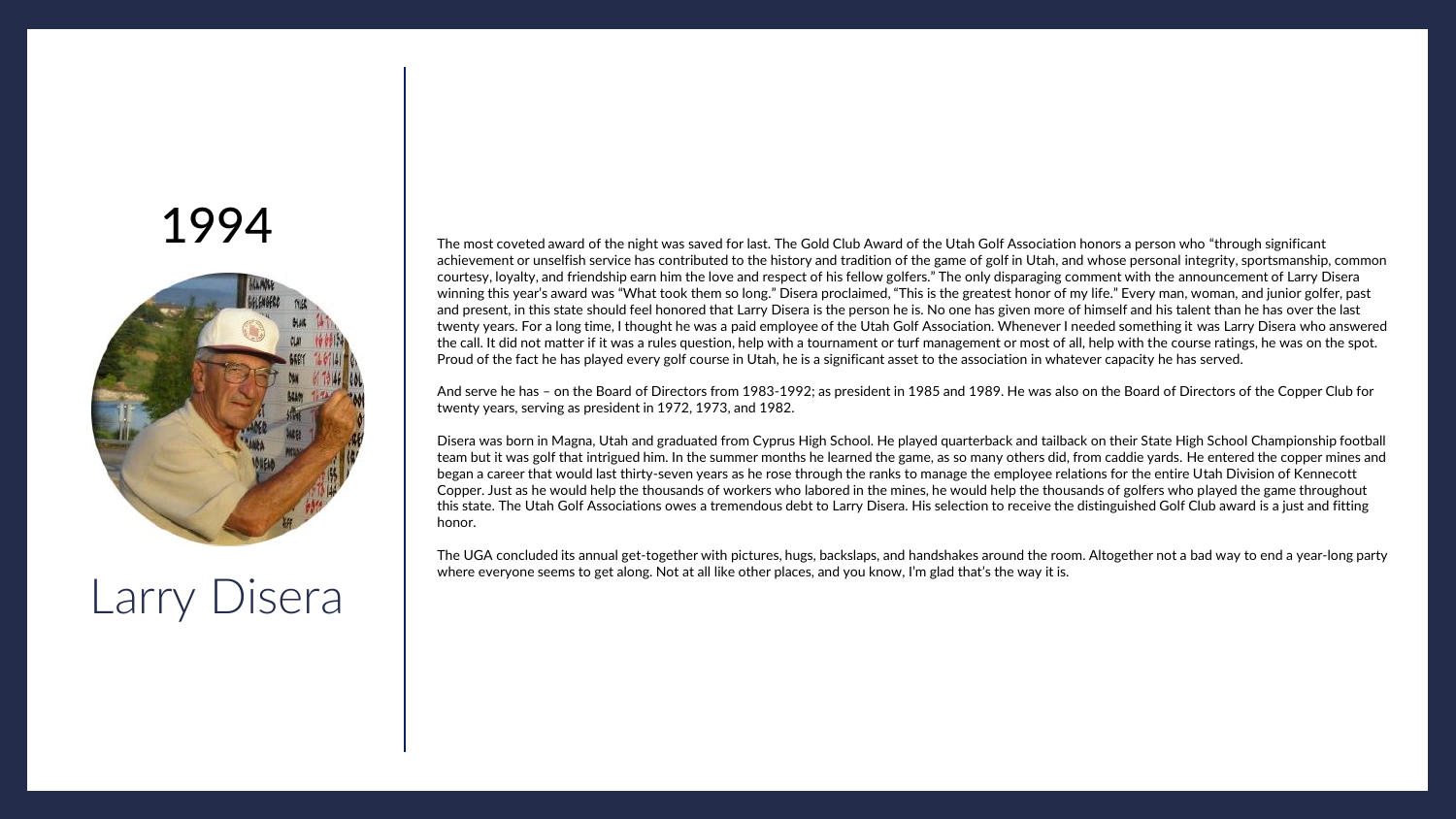As the sixth winner of the award, Passey came full circle in an organization that he, as much as anybody, has shaped and molded. Partly due to Passey's work, the UGA, according to one United States Golf official is "the best of all (associations) for one of its size."

In accepting this award Passey acknowledged the debt he owes to those whose help he has received along the way. He also thanked the hundreds of volunteers. "Without their help, an organization like the UGA could function at the level it does."

Passey flatly claims not being in the same league with former winners, conveying his appreciation, but saying it was too early in his career for such and honor. "People associate this type of award with retirement, or the end of the person's working life, and I feel my career is just starting with many more goals to accomplish." Passey promised to continue to work hard in trying to accomplish the vision that his predecessors had for golf in Utah.

Those persons in the audience who know of Passey's work ethics acknowledge he puts his shoulder to the wheel when the job requires it.

Born to good Mormon stock, Passey's work habits were formed early in his parents grocery store on property which is now Sugarhouse Park. He remembers working in the family business in an early age, but doesn't consider it special or out of the ordinary. What he does remember is the joy of growing up in south central Salt Lake City, with its rapidly growing suburbs, parks, and more importantly, public golf courses within walking distance or a short bike ride.

"I played all the sports," Passey remembers. "But it was the 1963 Utah Open that changed my emphasis to golf. I got a job caddying in that year's tournament and drew Frank Beard. Frank had a reputation as one of the more excitable players on the tour, but he was very nice to me. For that week golf was the most important thing in my life, and after that experience, golf became the spot I wanted to excel in."

Mark made the South High School golf team as a sophomore, but with the development of Sugarhouse Park and the coming the I-80 Freeway, his parents sold their property and relocated their grocery store to Magna, Utah. It was there, under the tutelage of PGA Golf Professional Norm Rackley, that Mark developed as a player.

Magna was a hotbed of golf activism that was in inverse proportion to the number of people living there. With only one nine-hole golf course for the mostly blue-collar workers from nearby Kennecott Copper Mine, the Copper Club, as it was known, spawned the careers of several golf notables. Larry Disera would serve as a director of the Utah Golf Association. Jeff Beaudry, now the Executive Director of the Utah Section PGA, was a teammate of Passey's on the Cyprus High School golf team. Marion Dunn, a former recipient of the Gold Club award grew up in Magna. Jack Ridd on the Utah's greatest players, would raise two sons, Kean and Craig, who would both go on to distinguished careers in golf.

Passey could have played on the golf team at Utah State, and at one time might have contemplated turning pro, but he joined a fledgling new grocery company that was trying to run with the big boys. The next twenty years were spent growing with Smiths Food & Drug store and playing golf at the Logan Country Club.

Passey's early job painting the signs that hung in the windows of his family grocery store evolved into a talent for printing the scoreboards at local golf tournaments, a service he performed for years at many prestigious tournaments.

Passey was nominated to the Utah Golf Association Board of Directors in 1981 and in 1984 he was elected president. When the United States Golf Association went looking for a person with strong leadership skills to direct its newly created South Central Region, Passey was mentioned first.

From bag boy to high management in the grocery business and from volunteer to one of the most influential men in amateur golf, Mark Passey has<br>demonstrated that the credo of hard work, integrity, and a love for whatever ta

#### <span id="page-31-0"></span>1993



# Mark Passey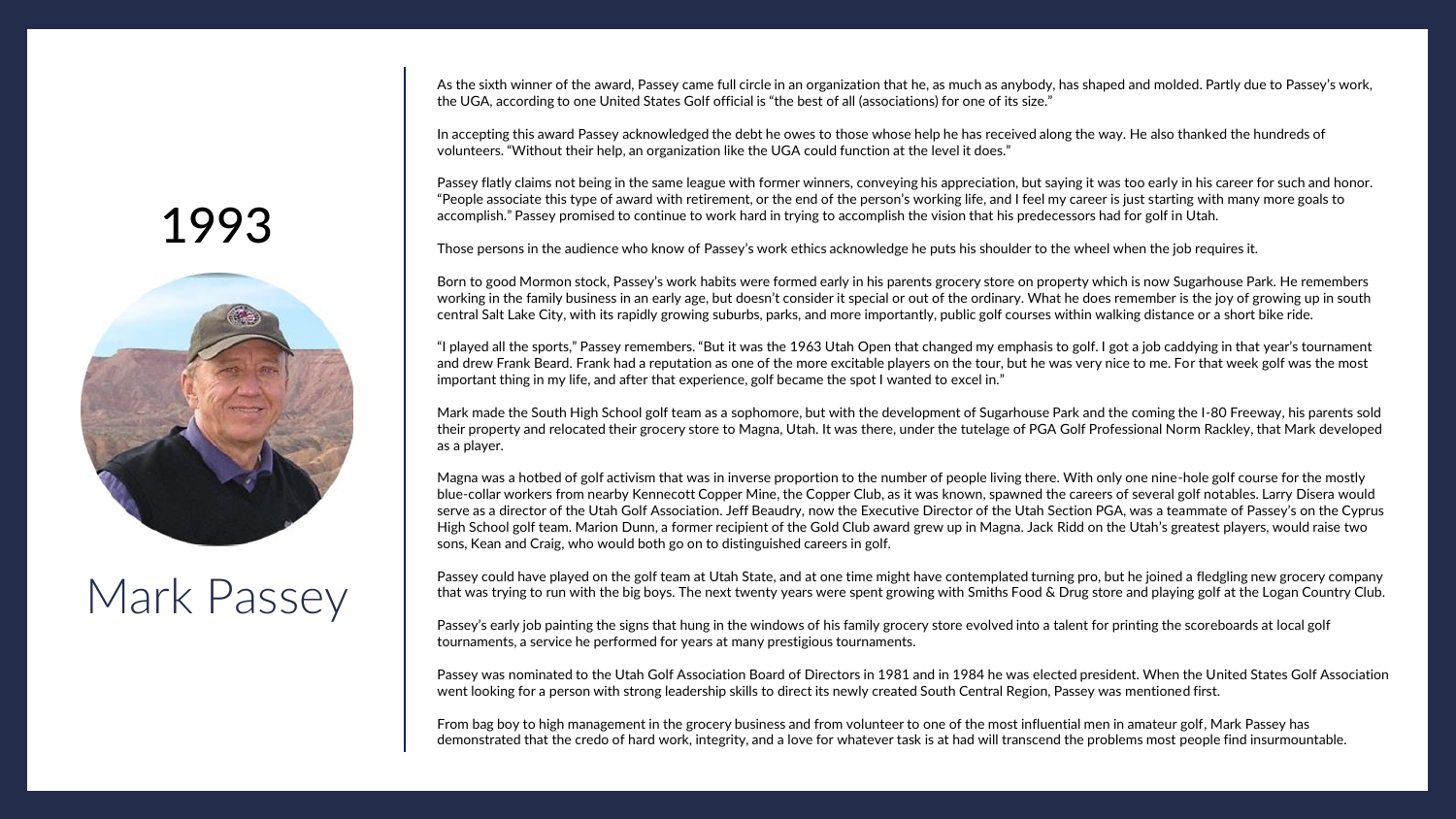Marion Dunn, a sports writer In Utah for more than 40 years, has been named as the recipient of the 1992 UGA Gold Club Award, the highest honor given by the UGA. The award was presented at the UGA Annual Meeting, Thursday, October 8 at Riverside Country Club. Previous recipients of the award have been George Marks, Steve Dunford, Karl Tucker, and Jimmy Thompson.

Ever since the early 1950s, golf in Utah has been blessed with good press. One of the most frequent and prominent by lines through all those years has been out of Marion Dunn. "As long as I can remember, I've known I wanted to be a sports writer," says Dunn. "I fell in love with golf by reading the national sports writers, not by playing the game. I didn't start to play until after World War II."

When Dunn first joined the Deseret News sports staff in 1948 Golf was a minor sport. Few played the game and it warranted little press coverage. At that time, there were only three 18-hole golf courses in Utah. Forty-two years later when he retired as an editor of The Daily Herald, Golf had grown from the obscurity to prominence. Now there are nearly 90 golf courses in the state and it is estimated that 20% of Utah's population plays the game - the second highest participation rate in the country. That growth is due, in large measure, to public awareness fostered by the news media.

The Utah State Amateur Championship and the Utah Open owe much of their popularity and prestige to the significant press coverage given to the events. Dunn, and other members of the fourth estate, recognized the greatness of the game before it became popular and gave it public prominence long before it was justified.

"Golf is the greatest game ever invented," says Dunn. "It demands so much concentration that if you're forced to put all other problems aside."

Dunn has walked the fairways with every prominent golfer who ever played the game in Utah, becoming a first-name friend with most of them. He has been a recording witness to almost every golfing event of significance in Utah, and his ability to sense and report the drama and beauty of the game endeared him to tournament golfers statewide. They each felt he was genuinely pulling for them - and he was.

Of the pros, amateurs, and his fellow golf reporters, Dunn says, "we were almost like a family."

Dunn was born on November 20, 1922 in Manassa, Colorado. He grew up in Bingham and graduated from Bingham high school in 1941. After attending Utah State, he graduated from the University of Utah in 1950. He served time in the army from 1943 to 1946, including assignments in New Guinea in the Philippines.

He worked for the Tribune Telegram from 1950 to 52 and worked briefly for United Press in San Francisco and for the Twin Falls newspaper, before returning to the Deseret News in 1953. He joined the staff of the Salt Lake Tribune in 1959 and continue there until 1976, when he was name sports editor of the Daily Herald in Provo. While at the Daily Herald, he was named the president of the National Football Writers' Association in 1989.

Dunn's biggest concern about the future of golf in Utah centers on the management of public courses. "I don't think all should have to support other programs," he says. "Golf pays its way and that's all it should be asked to do." Dunn would like to see revenues collected from public courses stay in a fund for golf and golfers (as it did during much of his career) not in a general fund to be used as the government decides. He is also concerned with other governmental cost cutting measures like to reductions in golf course staffs. "If they take the pros at public course is out of the picture, it becomes too impersonal. Golf isn't all about profit. If we think that way, it will go back to being a rich man's game."

Of his Gold Club Award, Dunn says, "It means everything to me. I was elected into the Utah Sports Hall of Fame and was president of the National Football Writers' Association, but this is the biggest. This is the game I love."

Dunn is married toto Hertha Sirstins and they have three children, Eileen, Zanonini, Gary, and Bob.

# <span id="page-32-0"></span>1992



# Marion Dunn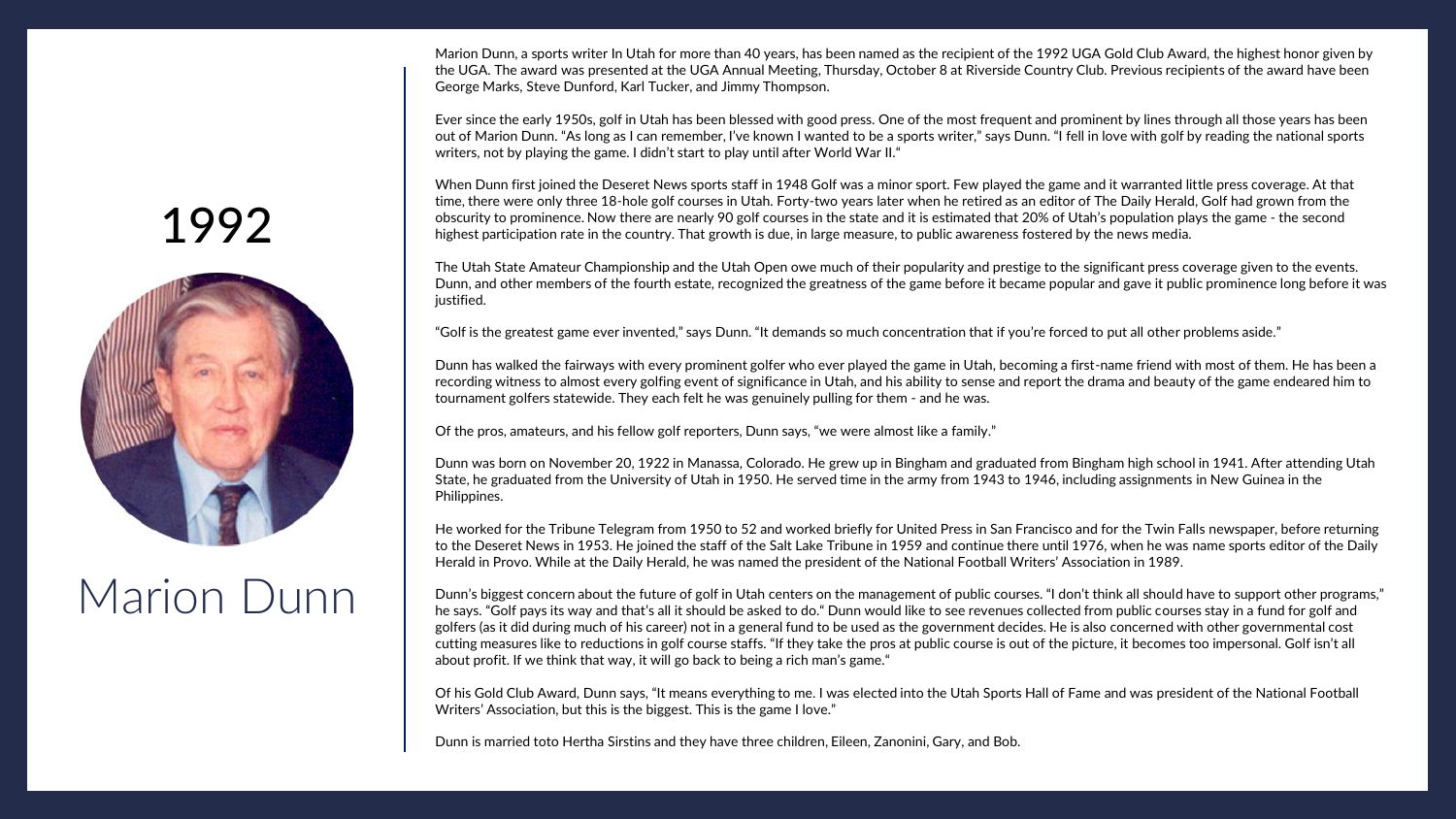<span id="page-33-0"></span>

Jimmy Thompson Jimmy Thompson, a longtime popular professional golfer in Utah, has been named as the fourth recipient of the UGA Gold Club Award. He will be presented with the honor at the UGA annual meeting Monday at 6:30 p.m. at the Ogden Country Club.

The 72-year-old Thompson served as the head professional at the Timpanogos Golf Course in Provo and the Tri-City Golf Course in American Fork. He was at Timpanogos from 1949 to 1951 before going to California to work at three different courses including Rancho Park in Los Angeles. He returned to Utah in 1973 and became the head pro at Tri City, a position he held until 1986.

Robert McArthur, head professional at Riverside Country Club, who was an assistant to Thompson at Tri-City, said, "I'm pleased the UGA has chosen to recognize Jimmy Thompson with such an important honor. He is a pro's pro and a golfer's golfer. He did wonders for Tri-City, and we certainly appreciate all he did for us."

The UGA Gold Club Award is "presented annually to an individual who through significant achievement or unselfish service has contributed to the history and tradition of the game of golf in Utah and whose personal integrity, sportsmanship, common courtesy, loyalty and friendship earn him the love and respect of his fellow golfers."

Previous winners of the award have been George Marks, Steve Dunford and Karl Tucker.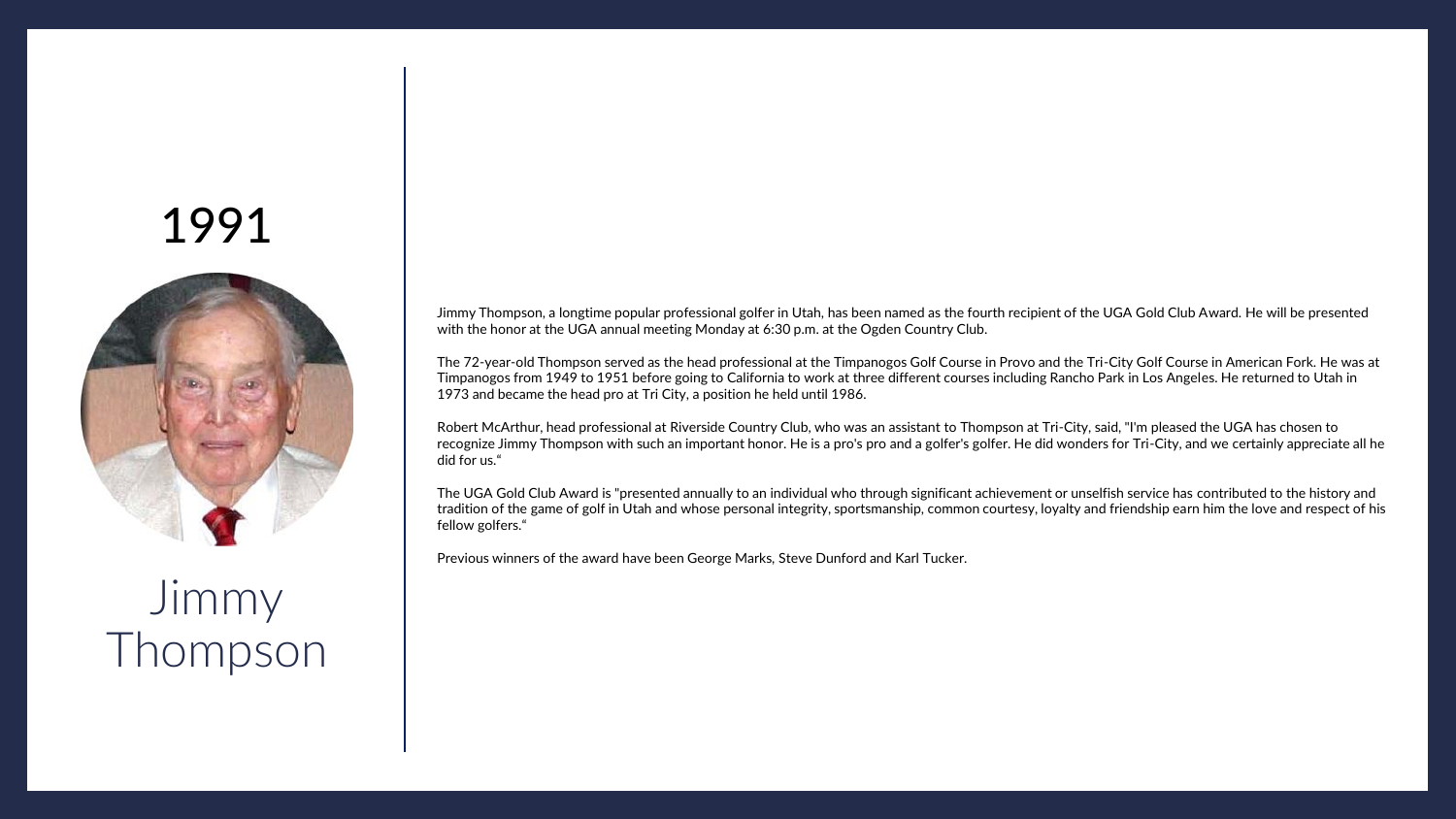<span id="page-34-0"></span>

# Karl Tucker

Karl Tucker's very successful golf teams at Brigham Young University brought national and international acclaim to the state and elevated Utah golf to world class status. His program attracted some of the best young golfers in America, and the association with those golfers planted a seed of excellence that has raised the level of expectations of all golfers in the state. He has shown to others that the 'Impossible Dream' is neither impossible, nor a dream.

During Tucker's years as coach at BYU the Cougars were perennial contenders for the national championship, winning the NCAA title in 1981, finishing second twice, in 1976 and 1980, third twice, in 1969 and 1970, fourth three times, and fifth five times, for a total of 13 top five finishes. On four other occasions the Cougars finished in the top ten, for a total of 17 top ten finishes in 20 years.

His teams won 19 Western Athletic Conference champions and 16 individual WAC championships. His teams won 170 tournaments. He coached at BYU from 1961 through 1992.

He is a member of the National Golf Coaches Hall of Fame, the Utah Sports Hall of Fame, and has received the Dale Rex Award, the Bob Poulsen Award, and the UGA Gold Club Award.

Johnny Miller and Mike Reid are his most famous players. Both were first team All Americans at BYU. After graduating Miller went on to win the U.S. Open, the British Open, and wide acclaim as one of the greatest golfers in history. Reid won the World Series of Golf, finished second at the PGA, third in the Masters, and has had a long and successful career on the PGA Tour.

John Fought (1977) and Bobby Clampett (1978) two other products of the BYU golf program, were named U.S. Amateur of the Year. Pat McGowan (1978) and John Fought (1979) were named PGA Tour Rookie of the Year.

First team All Americans under Tucker were Miller, Reid, Clampett, Mike Brannan, Keith Clearwater, Rick Fehr, Ray Leach, Lance Suzuki, and Brent Franklin.

Many other BYU golfers have become professionals and are leaders in the golf industry throughout the country. Many of Utah's professionals played under Tucker and have been influenced by him.

His players will be making significant contributions to golf for many years to come, not only in the state, but the nation, and throughout the world, and many future inductees into the Utah Golf Hall of Fame will have roots with his BYU golf program.

Tucker was born Nov. 18, 1926 in Orem, Utah and has lived in Orem his entire life. He graduated from BYU in 1952 and received a Masters Degree from BYU in 1964. He married Joanne Eliason in 1952, and they have four children, Jackie, Shellie, Larry, and Phillip.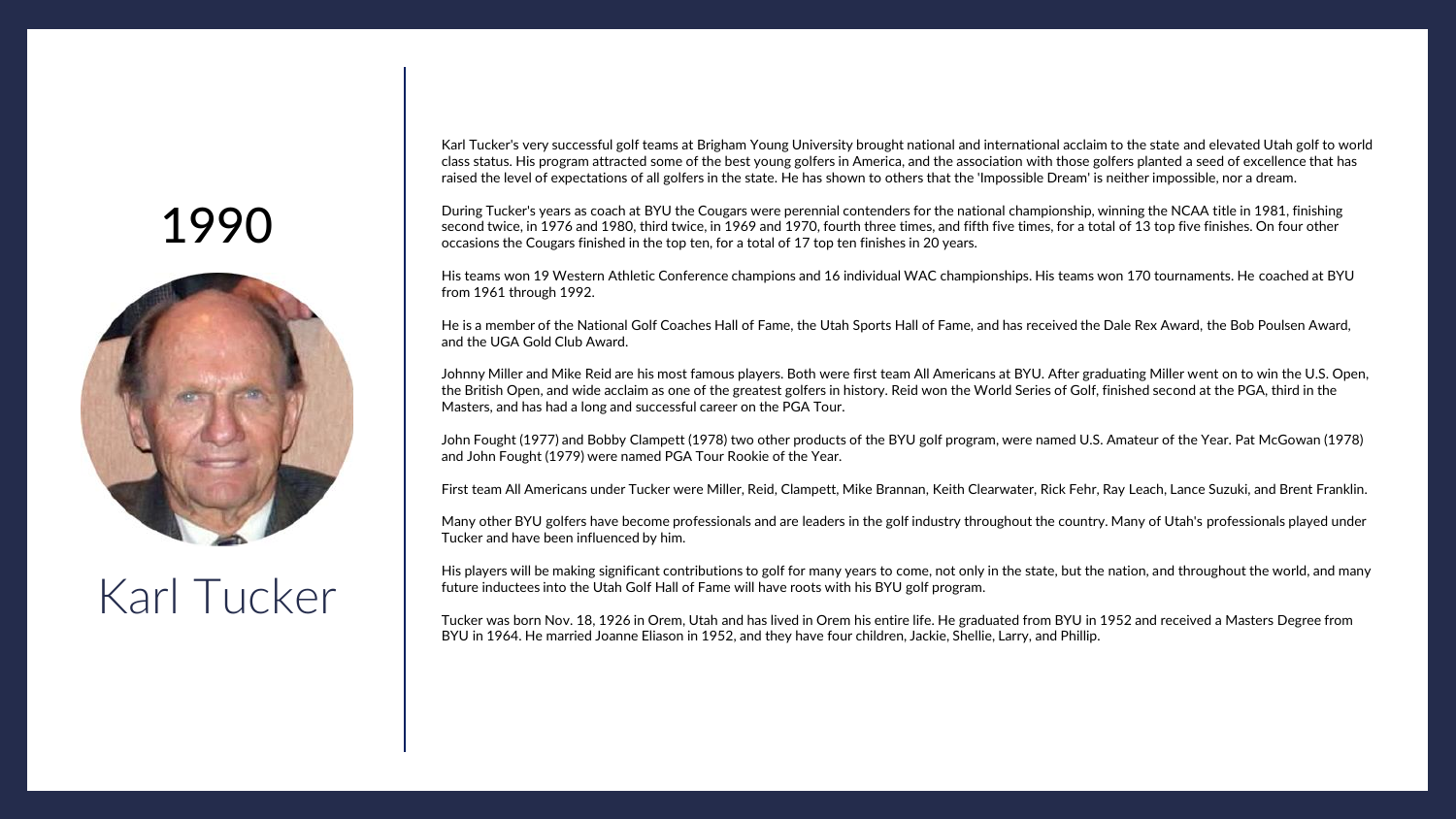Steve Dunford died an early and untimely death at the age of 56, but in those years he packed a full lifetime of service and accomplishments into the game he loved.

While the Utah Golf Association existed in some form or other since 1898, it didn't become formally incorporated until Steve Dunford came on the scene. He became its president, a position he held for 14 years, and then was full time general manager of the UGA for another three years until his sudden and unexpected passing.

During those years Dunford did everything he could to put Utah in the national mainstream of golf. He promoted and helped bring to Utah several major tournaments from the then fledgling PGA Tour. Most of the great players of the era came to Salt Lake City for those tournaments, including Ben Hogan, Arnold Palmer, Sam Snead, Bobby Locke, Ed Furgol, Lloyd Mangrum, Jimmy Demaret, Cary Middlecoff, Lew Worsham, Julius Boros, and Billy Casper.

Those tournaments were well attended and widely publicized and brought an increased public awareness about golf to Utahns. The natural surge in interest resulted in the construction of many new golf courses throughout the state.

Steve was a member of The Country Club, but led out in taking the Utah Golf Association to the public courses. He felt golf was for everyone. He, along with George Marks, helped establish a fair handicap system for Utah golfers, and was responsible for encouraging the organization of junior and women's golf programs. He was instrumental in the success and growth of the Utah State Amateur and the Utah Open.

The persuasive power of his personality kept many projects alive and well long after they had been pronounced dead by others.

When Steve died in 1969, Hack Miller, of The Deseret News, wrote, "Steve had done more for the organizational side of Utah golf than any other person."

He was born in Salt Lake City on July 25, 1912 and married Mae Christensen. They had seven children, Larry, Craig, Jayne, Mrs. David (Kay) Thomas, James, Steven, and Christopher.

He graduated from LDS High School in 1929 and Utah State University in 1933. He was president of Dunford Bakeries, a wholesale and retail bakery he jointly owned with his brothers.

What is the power of one individual ? We can see and know and still fee the effects of Steve Dunford's efforts. What would golf be like in Utah if he had lived longer? Have we filled his shoes? In some ways, sure; but it is also certain that golf in Utah would be better if Steve had been able to live longer.

Jack Schroeder, of The Salt Lake Tribune, wrote, "Steve Dunford's monument is the dignity, grace, and style that he brought to golf in Utah. His reward was not in money, but in the building of an ideal." Utah golf is the beneficiary.

#### <span id="page-35-0"></span>1989



#### Steve Dunford